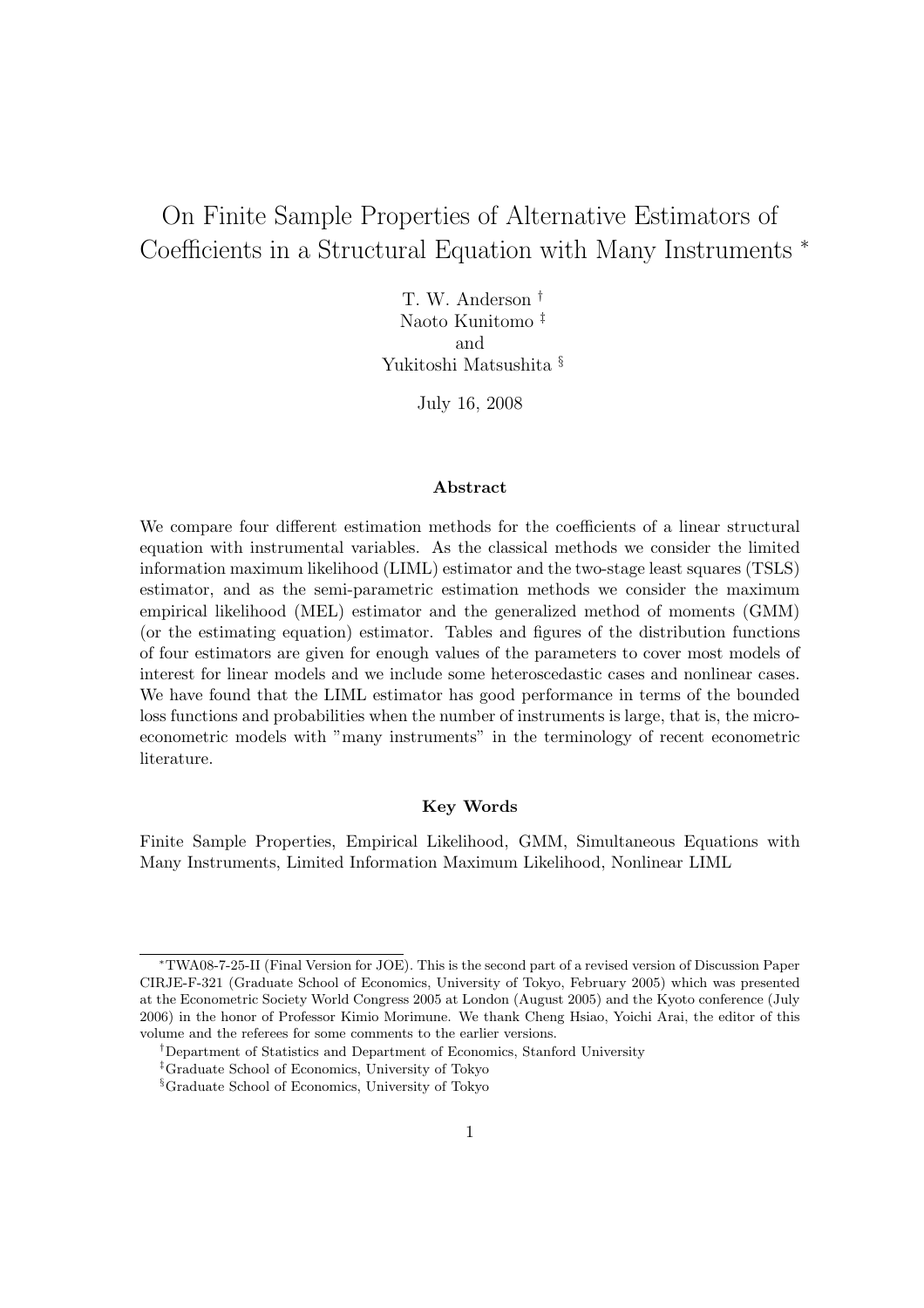## **1. Introduction**

In some recent microeconometric applications many instrumental variables have been used in estimating important structural equations. This feature may be due to the possibility of using a large number of cross sectional data and other instrumental variables. One empirical example of this kind often cited in econometric literature is Angrist and Krueger (1991); there is some discussion by Bound et al. (1995). Because there are some distinctive aspects when the number of instrumental variables is large, we investigate the basic properties of the standard estimation methods of microeconometric models. The new development suggests reconsidering the traditional estimation methods. There is a growing recent literature on related problems; see Bekker (1994), Newey and Smith (2004), and Chao and Swanson (2005), for instance, among many others.

The study of estimating a single structural equation in econometric models has led to developing several estimation methods as alternatives to the least squares estimation method. The classical examples in the econometric literature are the limited information maximum likelihood (LIML) method and the instrumental variables (IV) method including the two-stage least squares (TSLS) method (Anderson and Rubin (1949, 1950)). See Anderson and Sawa (1979), Anderson, Kunitomo, and Sawa (1982), Mariano (1982), Morimune (1985), and Davidson and MacKinnon (1993), for studies of their finite sample properties, for instance. As semi-parametric estimation methods, the generalized method of moments (GMM) estimation, originally proposed by Hansen (1982), which is essentially the same as the estimating equation (EE) method, has been used in econometric applications. Also the maximum empirical likelihood (MEL) method has been proposed and has received attention (see Owen (2001)). For sufficiently large sample sizes the LIML and the TSLS estimators have approximately the same distribution in the standard large sample asymptotic theory, but their exact distributions can be quite different for the sample sizes occurring in practice. Although the GMM and the MEL estimators have approximately the same distribution under the more general heteroscedastic disturbances in the standard large sample asymptotic theory, their exact distributions can be quite different for the sample sizes occurring in practice.

The main purpose of this paper is to give information about the small sample properties of the exact cumulative distribution functions (cdf's) of these four different estimators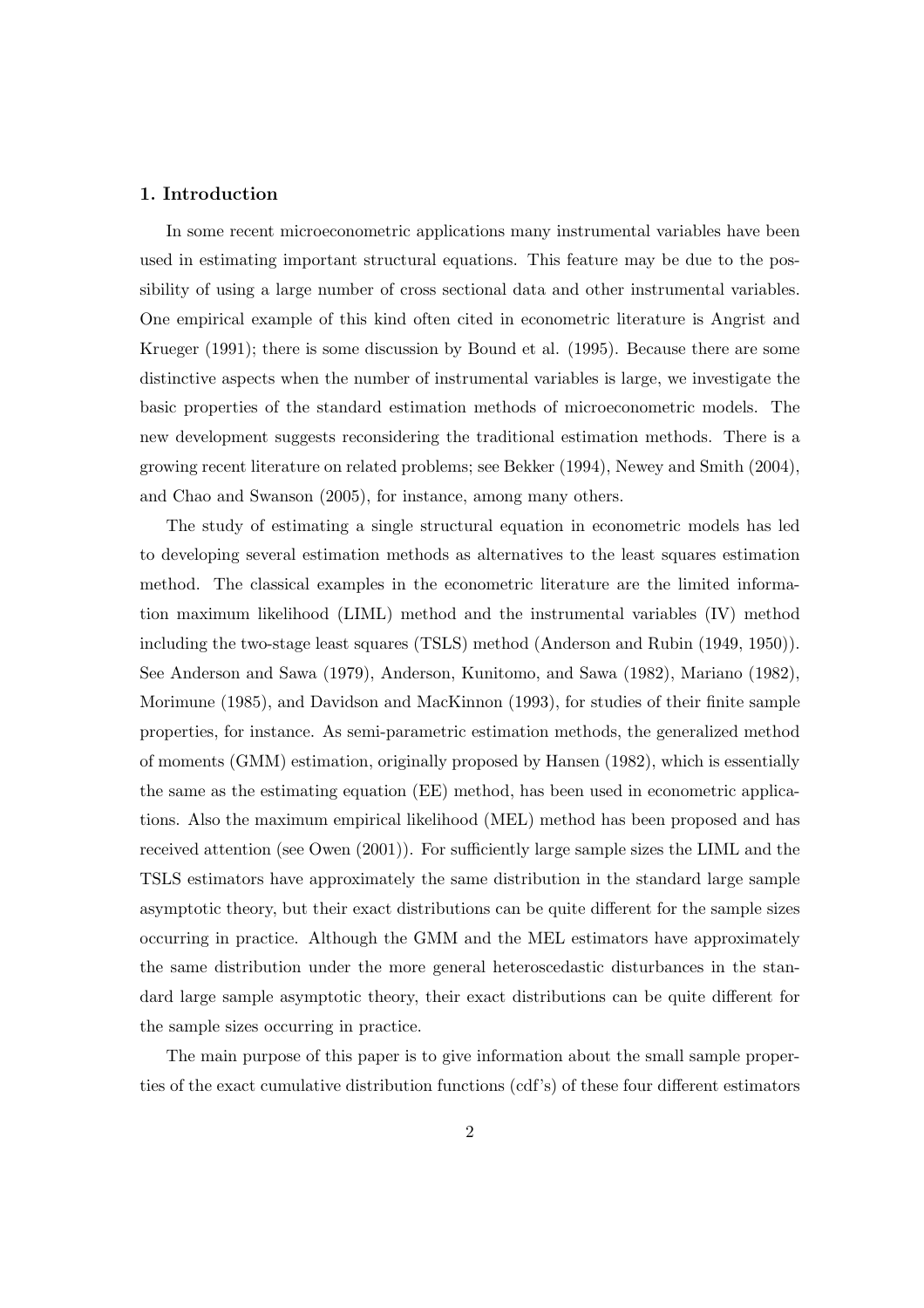for a wide range of parameter values; they have some asymptotic optimalities. We shall pay special attention to the finite sample properties of alternative estimators when we have *many instruments* in the simultaneous equations. Since it is quite difficult to obtain the exact densities and cdf's of these estimators, the numerical information makes possible the comparison of properties of alternative estimation methods. We intentionally use the classical estimation setting of a linear structural equation when we have a set of instrumental variables, but also we shall mention to some heteroscedastic models and nonlinar models for illustrations. It is our intention to make precise comparisons of alternative estimation procedures in the possible simplest case which has many applications. It is possible to generalize our formulation into several directions including many types of nonlinearities and heteroscedasticities as our examples. The present paper corresponds to the second part of our work on the problem and the first part (Anderson, Kunitomo and Matsushita (2007)) gave the asymptotic justification by the finite sample findings.

An important approach to the study of the finite sample properties of alternative estimators is to obtain asymptotic expansions of the exact distributions in normalized forms. The leading term in the asymptotic expansions in the standard large sample theory is the same for all estimators, but the higher-order terms are different. See Fujikoshi et al. (1982), Takeuchi and Morimune (1985), Anderson, Kunitomo and Morimune (1986), Kunitomo (1987) and their citations for the LIML and the TSLS estimators, and Kunitomo and Matsushita (2006) for the MEL and the GMM estimators. Newey and Smith (2004) considered the bias and the mean squared errors of some estimators in more general nonlinear cases. It should be noted, however, that the mean and the mean squared errors of the exact distributions of estimators are not necessarily the same as the mean and the mean squared errors of the asymptotic expansions of the distributions of estimators. In fact the LIML estimator does not possess any moment of positive integer order. (See Mariano and Sawa (1972) and Phillips (1980)). We shall investigate the exact cumulative distributions of the LIML, MEL, GMM, and TSLS estimators directly in a systematic way. We shall compare the estimators on the basis of probabilities in intervals of statistical interest, such as significance levels and confidence intervals.

In Section 2 we state the models and alternative estimation methods of unknown parameters. Then in Section 3 we shall explain our tables and figures of the finite sample distributions of alternative estimators and discuss their finite sample properties including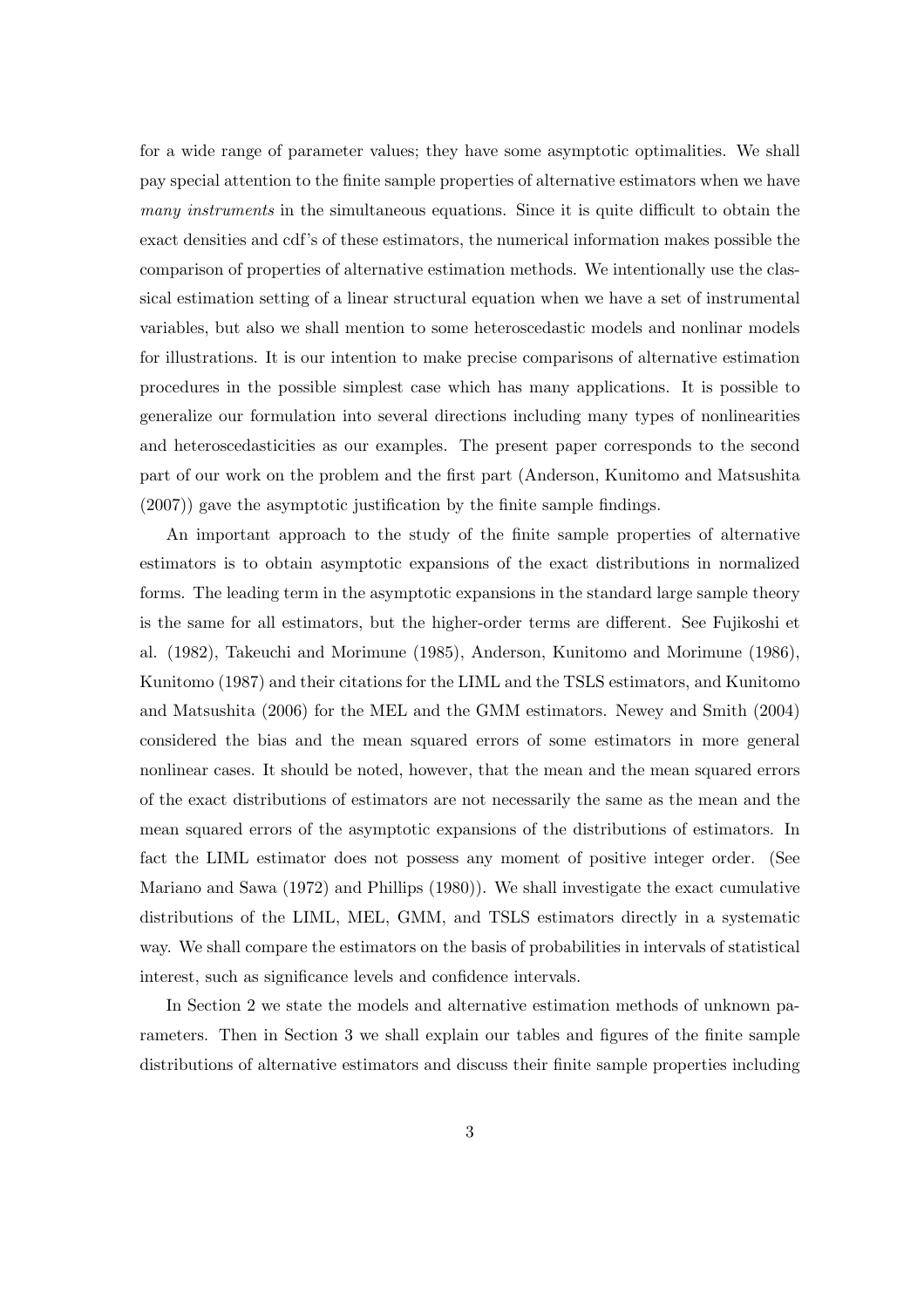simple heteroscedastic cases and nonlinear cases. In Section 4 we shall discuss the approximations of the distribution functions based on their asymptotic expansions. Then the conclusions of our study will be given in Section 5. Tables and figures are gathered in the Appendix.

## **2. Model and Alternative Estimation Methods of A Structural Equation with Instruments**

Let a single linear structural equation in the econometric model be given by

(2.1) 
$$
y_{1i} = \beta'_2 y_{2i} + \gamma'_1 z_{1i} + u_i \ \ (i = 1, \cdots, n),
$$

where  $y_{1i}$  and  $y_{2i}$  are a scalar and vector  $G_2 \times 1$  of endogenous variables,  $z_{1i}$  is a vector of  $K_1$  included exogenous variables in (2.1),  $\gamma_1$  and  $\beta_2$  are  $K_1 \times 1$  and  $G_2 \times 1$  vectors of unknown parameters, and  $u_i$  are mutually independent disturbance terms with  $\mathcal{E}(u_i) = 0$ and  $\mathcal{E}(u_i^2) = \sigma^2$   $(i = 1, \dots, n)$ . We assume that (2.1) is one equation in a system of  $1 + G_2$ endogenous variables  $y'_{i} = (y_{1i}, y'_{2i})'$ . The vector of  $K (= K_1 + K_2)$  instrumental variables  $\mathbf{z}_i$  satisfies the orthogonal condition  $\mathcal{E}[z_i u_i] = \mathcal{E}[z_i(y_{1i} - \beta'_2 y_{2i} - \gamma'_1 z_{1i})] = \mathbf{0}$   $(i = 1, \dots, n)$ . The reduced form is

$$
Y = Z\Pi + V,
$$

where  $\mathbf{Y} = (\mathbf{y}'_i)$  is the  $n \times (1 + G_2)$  matrix of endogenous variables,  $\mathbf{Z} = (\mathbf{Z}_1, \mathbf{Z}_2) = (\mathbf{z}'_i)$  is the  $n \times K$  matrix of  $K_1 + K_2$  instrument vectors  $\mathbf{z}_i = (\mathbf{z}_{1i}', \mathbf{z}_{2i}')', \mathbf{V} = (\mathbf{v}_i')$  is the  $n \times (1 + G_2)$ matrix of disturbances with  $\mathcal{E}(\mathbf{v}_i) = \mathbf{0}$  and the (positive definite) covariance matrix

(2.3) 
$$
\Omega = \begin{pmatrix} \omega_{11} & \omega_{12} \\ \omega_{21} & \Omega_{22} \end{pmatrix},
$$

and **Π** is the  $(K_1 + K_2) \times (1 + G_2)$  matrix of coefficients. The relation between the coefficients in  $(2.1)$  and  $(2.2)$  is

(2.4) 
$$
\mathbf{\Pi}\begin{pmatrix}1\\-\beta_2\end{pmatrix} = \begin{pmatrix}\pi_{11} & \mathbf{\Pi}_{12}\\ \pi_{21} & \mathbf{\Pi}_{22}\end{pmatrix} \begin{pmatrix}1\\-\beta_2\end{pmatrix} = \begin{pmatrix}\gamma_1\\0\end{pmatrix}
$$

and  $(\pi_{21}, \Pi_{22})$  is a  $K_2 \times (1 + G_2)$  matrix of coefficients.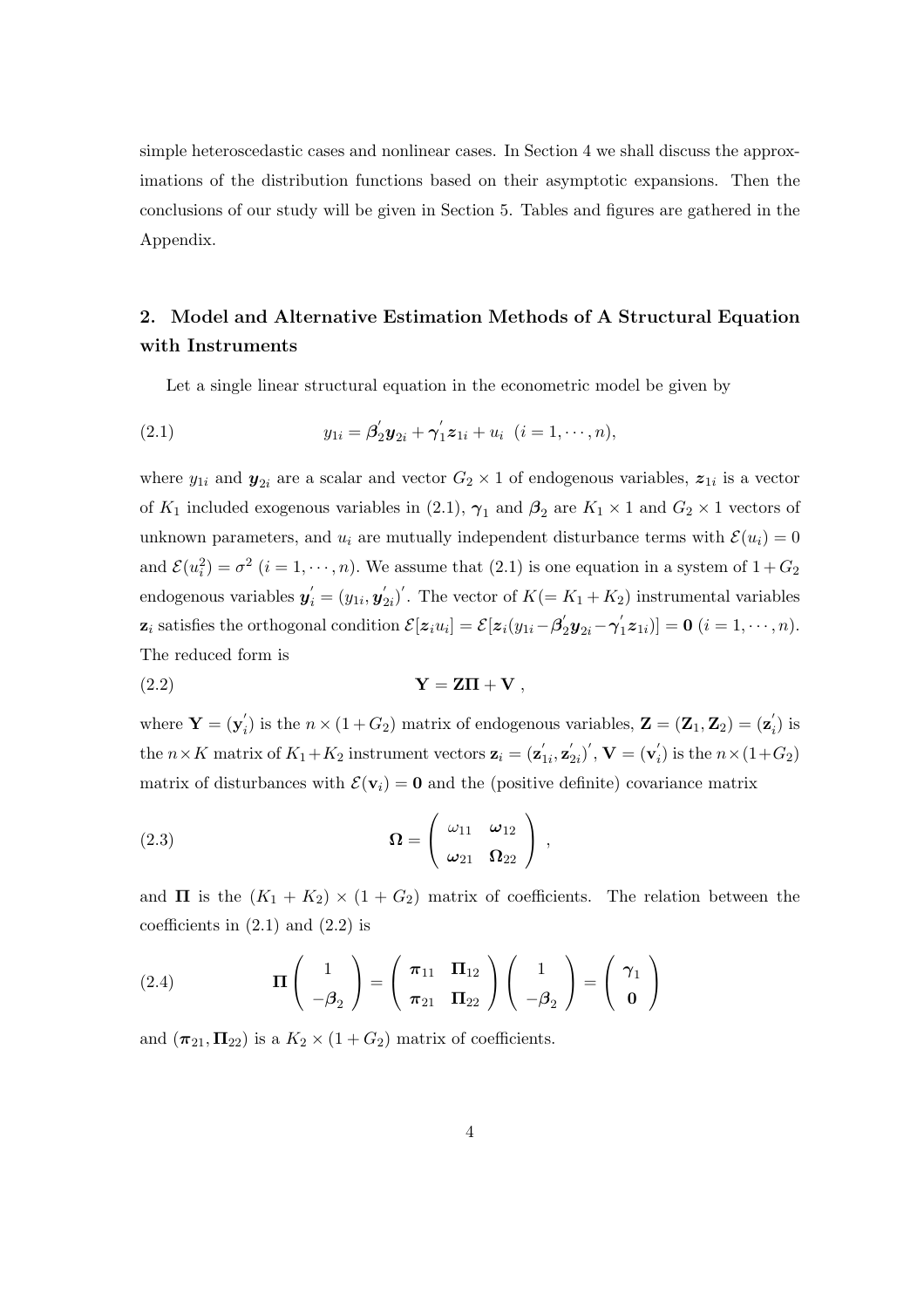The maximum empirical likelihood (MEL) estimator for the vector of parameters *θ* in (2.1) is defined by maximizing the Lagrange form

$$
L_{1n}^*(\nu, \theta) = \sum_{i=1}^n \log(np_i) - \mu(\sum_{i=1}^n p_i - 1) - n\nu' \sum_{i=1}^n p_i \mathbf{z}_i \left[ y_{1i} - \gamma'_1 \mathbf{z}_{1i} - \beta'_2 \mathbf{y}_{2i} \right],
$$

where  $\mu$  and  $\nu$  are a scalar and a vector of Lagrange multipliers, and  $p_i$  ( $i = 1, \dots, n$ ) is the weighted probability function to be chosen. The above maximization is the same as maximizing

(2.5) 
$$
L_{1n}(\boldsymbol{\nu}, \boldsymbol{\theta}) = -\sum_{i=1}^{n} \log \left\{ 1 + \boldsymbol{\nu}^{'} \mathbf{z}_{i} \left[ y_{1i} - \boldsymbol{\gamma}_{1}^{'} \mathbf{z}_{1i} - \boldsymbol{\beta}_{2}^{'} \mathbf{y}_{2i} \right] \right\},
$$

where  $\hat{\mu} = n$  and  $[n\hat{p}_i]^{-1} = 1 + \nu' \mathbf{z}_i[y_{1i} - \gamma'_1 \mathbf{z}_{1i} - \beta'_2 \mathbf{y}_{2i}]$  (see Qin and Lawless (1994) or Owen (2001)). By differentiating (2.5) with respect to  $\nu$  and combining the resulting  $\text{equation for } \hat{p}_i\;(i=1,\cdots,n), \text{ we have the relations } \sum_{i=1}^n \hat{p}_i \mathbf{z}_i(n) \left[ y_{1i} - \hat{\boldsymbol{\gamma}}_1' \mathbf{z}_{1i} - \hat{\boldsymbol{\beta}}_2' \mathbf{y}_{2i} \right] = \mathbf{0}$ and  $\hat{\nu} = [\sum_{i=1}^{n} \hat{p}_i u_i^2(\hat{\boldsymbol{\theta}}) \mathbf{z}_i \mathbf{z}_i']^{-1} [\frac{1}{n}]$  $\frac{1}{n}\sum_{i=1}^n u_i(\hat{\boldsymbol{\theta}})\mathbf{z}_i]$  , where  $u_i(\hat{\boldsymbol{\theta}}) = y_{1i} - \hat{\boldsymbol{\gamma}}_1'\mathbf{z}_{1i} - \hat{\boldsymbol{\beta}}_2'\mathbf{y}_{2i}$  and  $\hat{\theta}' = (\hat{\gamma}'_{1.EL}, \hat{\beta}'_{2.EL})$  is the maximum empirical likelihood (MEL) estimator of the vector of unknown parameters  $\boldsymbol{\theta} = (\gamma'_1, \beta'_2)'$ . The MEL estimator of  $\boldsymbol{\theta}$  in the linear models can be written as the solution of the equations  $\hat{\nu}' \sum_{i=1}^{n} \hat{p}_i \mathbf{z}_i [-(\mathbf{z}'_{1i}, \mathbf{y}'_{2i})] = 0$ , which implies

(2.6) 
$$
\left[\sum_{i=1}^{n} \hat{p}_i \left(\frac{\mathbf{z}_{1i}}{\mathbf{y}_{2i}}\right) \mathbf{z}_i'\right] \left[\sum_{i=1}^{n} \hat{p}_i u_i(\hat{\boldsymbol{\theta}})^2 \mathbf{z}_i \mathbf{z}_i'\right]^{-1} \left[\frac{1}{n} \sum_{i=1}^{n} \mathbf{z}_i y_{1i}\right]
$$

$$
= \left[\sum_{i=1}^{n} \hat{p}_i \left(\frac{\mathbf{z}_{1i}}{\mathbf{y}_{2i}}\right) \mathbf{z}_i'\right] \left[\sum_{i=1}^{n} \hat{p}_i u_i(\hat{\boldsymbol{\theta}})^2 \mathbf{z}_i \mathbf{z}_i'\right]^{-1} \left[\frac{1}{n} \sum_{i=1}^{n} \mathbf{z}_i (\mathbf{z}_{1i}', \mathbf{y}_{2i}')\right] \left(\frac{\hat{\gamma}_{1.EL}}{\hat{\beta}_{2.EL}}\right).
$$

The GMM estimator can be written as the solution of (2.6) when  $u_i(\hat{\theta})$  is replaced by  $u_i(\tilde{\theta})$ ,  $\tilde{\theta}$  is a consistent initial estimator of  $\theta$  (TSLS was used) and the fixed probability weight functions as  $p_i = 1/n$  ( $i = 1, \dots, n$ ) (see Hayashi (2000), for instance).

In order to relate the MEL and GMM estimators and the LIML and TSLS estimators, we consider the homogeneity condition  $\sum_{i=1}^n p_i u_i(\boldsymbol{\theta})^2 \mathbf{z}_i \mathbf{z}'_i = \sigma^2 \frac{1}{n} \sum_{i=1}^n \mathbf{z}_i \mathbf{z}'_i$  and  $(1/n)\sum_{i=1}^n u_i^2(\theta) = \sigma^2$ . The resulting maximization problem under the homogeneity restrictions requires  $\hat{\boldsymbol{\nu}} = (1/\hat{\sigma}^2)[\sum_{i=1}^n \mathbf{z}_i \mathbf{z}_i']^{-1}[\sum_{i=1}^n u_i(\hat{\boldsymbol{\theta}})\mathbf{z}_i]$   $(u_i(\hat{\boldsymbol{\theta}}) = y_{1i} - \hat{\boldsymbol{\gamma}}'_1 \mathbf{z}_{1i} - \hat{\boldsymbol{\beta}}'_2 \mathbf{y}_{2i}).$ Then by using the approximation  $log(1 + x) \sim x$ , (2.5) becomes approximately

$$
L_{2n}(\boldsymbol{\theta}) = (-n) \frac{\left[\sum_{i=1}^{n} \mathbf{z}'_i(y_{1i} - \boldsymbol{\gamma}'_1 \mathbf{z}_{1i} - \boldsymbol{\beta}'_2 \mathbf{y}_{2i})\right] \left[\sum_{i=1}^{n} \mathbf{z}_i \mathbf{z}'_i\right]^{-1} \left[\sum_{i=1}^{n} \mathbf{z}_i(y_{1i} - \boldsymbol{\gamma}'_1 \mathbf{z}_{1i} - \boldsymbol{\beta}'_2 \mathbf{y}_{2i})\right]}{\sum_{i=1}^{n} (y_{1i} - \boldsymbol{\gamma}'_1 \mathbf{z}_{1i} - \boldsymbol{\beta}'_2 \mathbf{y}_{2i})^2},
$$
7)

(2.7)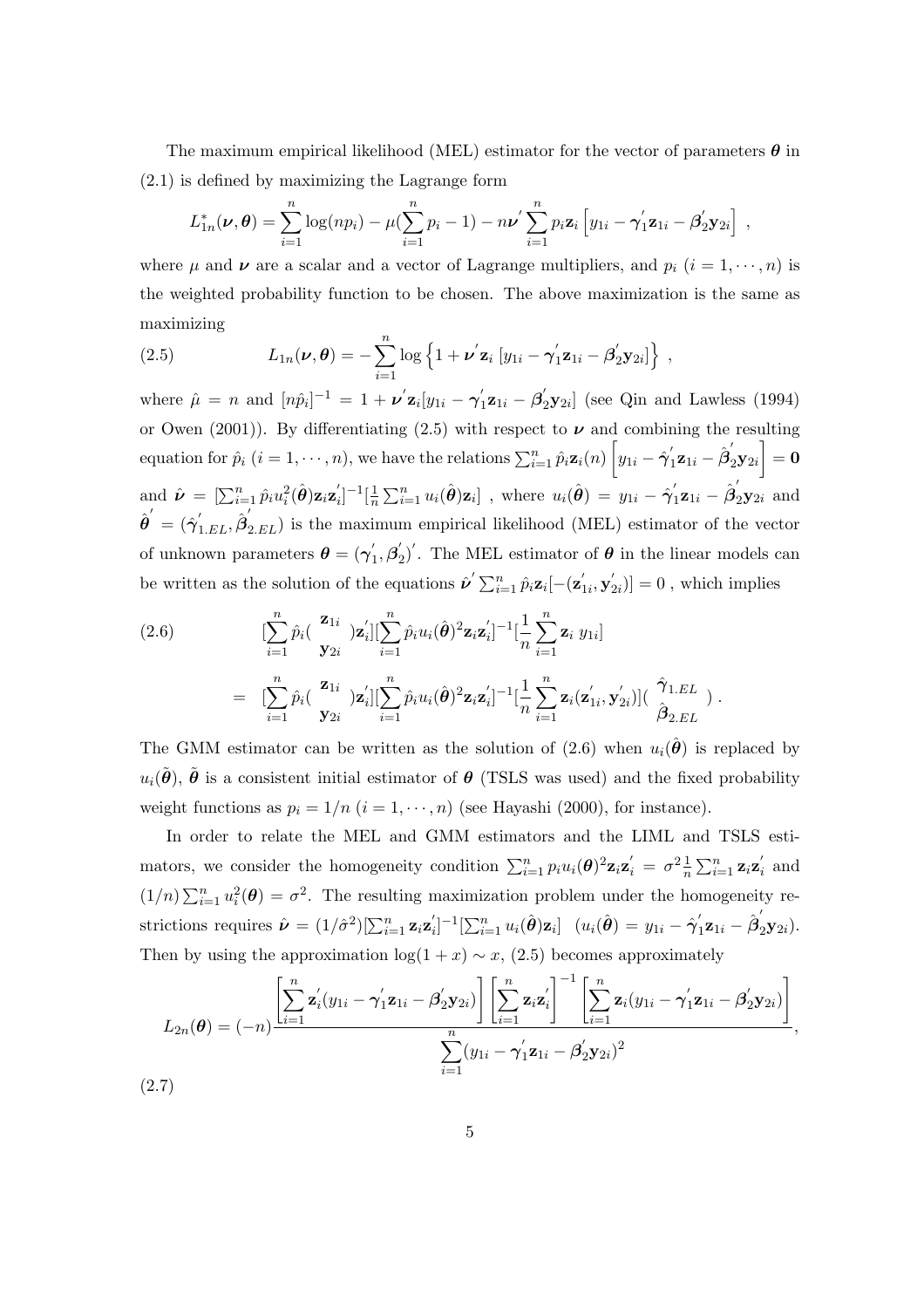which is (*−n*) times the variance ratio in turn. The minimum of the variance ratio gives the LIML estimator  $\hat{\boldsymbol{\beta}}_{LI}$  (=  $(1, -\hat{\boldsymbol{\beta}}_{2.LI}^{\prime})^{\prime}$ ) of  $\boldsymbol{\beta} = (1, -\boldsymbol{\beta}_2^{\prime})^{\prime}$ , which is the solution of

(2.8) 
$$
(\frac{1}{n}\mathbf{G} - \frac{1}{n-K}\lambda \mathbf{H})\hat{\boldsymbol{\beta}}_{LI} = \mathbf{0},
$$

where  $n - K > 0$  and  $\lambda$  is the smallest root of  $|(1/n)\mathbf{G} - l(1/(n - K))\mathbf{H}| = 0$ . Here we use the notation  $\mathbf{G} = \mathbf{Y}'\mathbf{Z}_{2.1}\mathbf{A}_{22.1}^{-1}\mathbf{Z}_{2.1}'\mathbf{Y}, \mathbf{H} = \mathbf{Y}'\left(\mathbf{I}_n - \mathbf{Z}(\mathbf{Z}'\mathbf{Z})^{-1}\mathbf{Z}'\right)\mathbf{Y}, \mathbf{A}_{22.1} = \mathbf{Z}_{2.1}'\mathbf{Z}_{2.1},$  $\mathbf{Z}_{2.1} = \mathbf{Z}_2 - \mathbf{Z}_1 \mathbf{A}_{11}^{-1} \mathbf{A}_{12}$  and

(2.9) 
$$
\mathbf{A} = \begin{pmatrix} \mathbf{Z}'_1 \\ \mathbf{Z}'_2 \end{pmatrix} (\mathbf{Z}_1, \mathbf{Z}_2) = \begin{pmatrix} \mathbf{A}_{11} & \mathbf{A}_{12} \\ \mathbf{A}_{21} & \mathbf{A}_{22} \end{pmatrix},
$$

which is a nonsingular matrix (a.s.). The TSLS estimator  $\hat{\beta}_{TS} = (1, -\hat{\beta}'_{2,TS})'$  of  $\beta =$  $(1, -\beta'_2)'$  is given by

(2.10) 
$$
\mathbf{Y}_2' \mathbf{Z}_{2.1} \mathbf{A}_{22.1}^{-1} \mathbf{Z}_{2.1}' \mathbf{Y} \begin{pmatrix} 1 \\ -\hat{\boldsymbol{\beta}}_{2.TS} \end{pmatrix} = \mathbf{0}.
$$

It minimizes the numerator of the variance ratio  $L_{2n}$  and corresponds to the GMM estimator if we put  $\hat{p}_i = 1/n$   $(i = 1, \dots, n)$  and the homogeneity condition.

The statistical methods of the LIML and TSLS estimation were originally developed by Anderson and Rubin (1949, 1950) and it is the (classical) maximum likelihood estimation method with the limited information on instrumental variables. When the disturbances are homoscedastic and normally distributed, **G** and **H** are sufficient statistics; the LIML and TSLS estimators depend only on them. The nonlinear LIML and TSLS estimators can be defined by substituting  $u_i(\boldsymbol{\theta}) = f_i(y_{1i}, \mathbf{z}_{1i}, \mathbf{y}_{2i}, \boldsymbol{\theta})$  for  $u_i(\boldsymbol{\theta}) = y_{1i} - \gamma'_1 \mathbf{z}_{1i} - \beta'_2 \mathbf{y}_{2i}$  (*i* =  $1, \dots, n$ ) and minimizing the variance ratio in  $(2.7)$ . (The standard nonlinear LIML extensions have been discussed in Chapter 8 of Amemiya (1985).)

## **3. Evaluation of Exact Distribution Functions and Tables**

## **3.1 Parameterization**

The evaluation of the cdf's of estimators we have used is based on simulation. In order to describe our evaluation method, we use an expanded formulation and notation of the classical study of Anderson et. al. (1982) except that here the sample size is *n*. We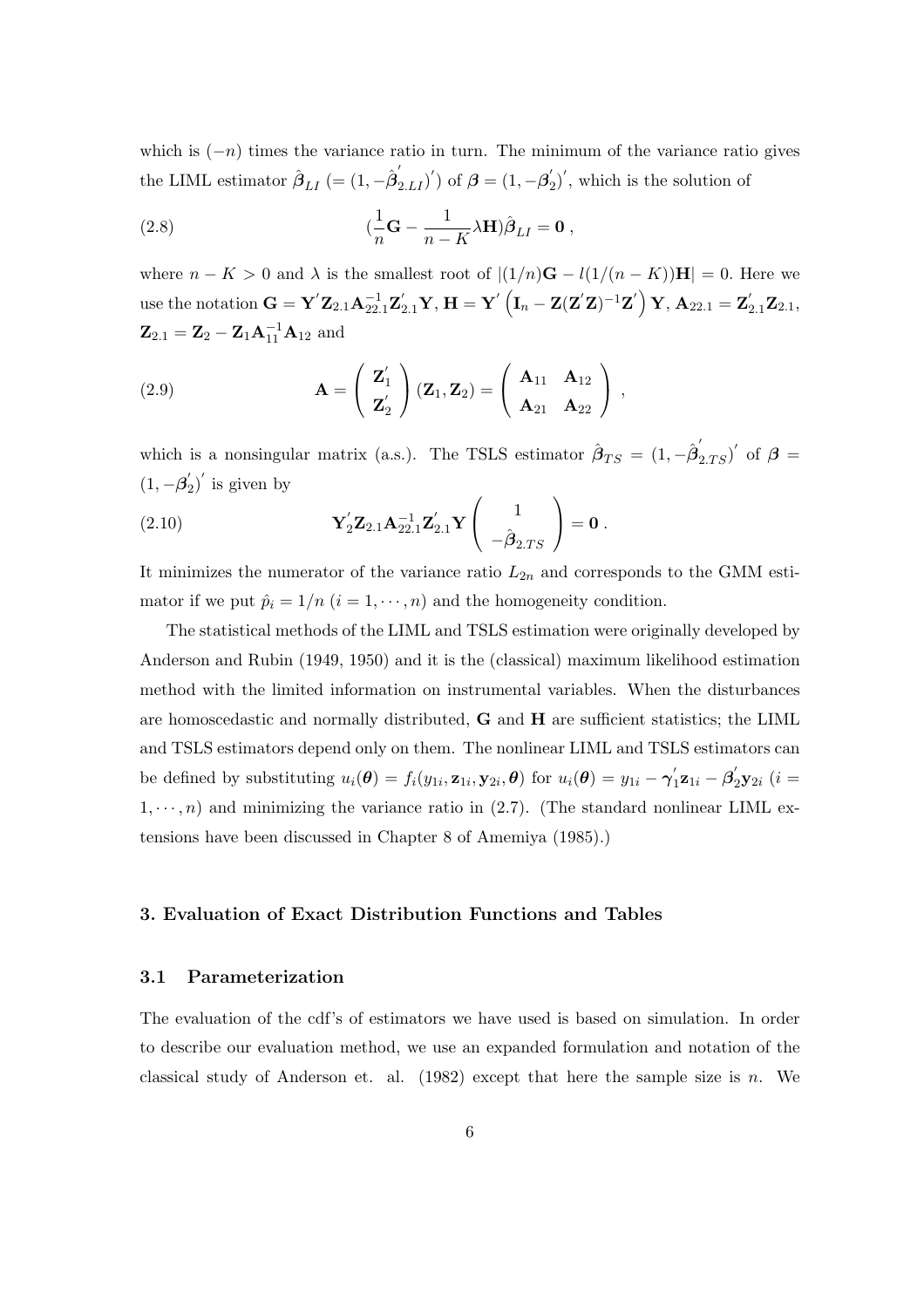concentrate on the comparison of the estimators of the coefficient parameter of the endogenous variables and we shall investigate the finite sample distributions of the estimator expressed as

(3.1) 
$$
F(\mathbf{x}) = \Pr \left( \frac{1}{\sigma} \left[ \mathbf{\Pi}_{22}' \mathbf{A}_{22.1} \mathbf{\Pi}_{22} \right]^{1/2} (\hat{\boldsymbol{\beta}}_2 - \boldsymbol{\beta}_2) \leq \mathbf{x} \right)
$$

for  $\mathbf{x} = (x_1, \dots, x_{G_2})$ . The limit of (3.1) in the large sample asymptotics is  $N_{G_2}(\mathbf{0}, \mathbf{I}_{G_2})$ for any (asymptotically) efficient estimator under the homoscedasticity assymption. It is easier to interpret the distribution functions in this form rather than with some other normalization. We use the notation of the noncentrality

(3.2) 
$$
\Delta = \Omega_{22}^{-1/2} \Pi'_{22} A_{22.1} \Pi_{22} \Omega_{22}^{-1/2}
$$

and the standardized vector of coefficients

(3.3) 
$$
\alpha = \frac{1}{\sqrt{\omega}_{11.2}} \Omega_{22}^{1/2} (\beta_2 - \Omega_{22}^{-1} \omega_{21}),
$$

where  $\omega_{11.2} = \omega_{11} - \omega_{12} \Omega_{22}^{-1} \omega_{21}$ .

When  $G_2 = 1$  in particular, Anderson et al. (1982) have utilized the fact that the explicit distributions of (3.1) for the *normalized* LIML estimator and *normalized* TSLS estimator under the standard case (that is, the disturbances are homoscedastic and normally distributed) depend only on *the key parameters*  $K_2$ ,  $n - K$ ,  $\alpha$  and  $\delta^2 = \Delta$ . (See Anderson (1974) for the details.) Notice that  $\Omega_{22}^{-1}\omega_{21}$  is the regression coefficient of  $v_{1i}$ on  $\mathbf{v}_{2i}$  and  $\omega_{11,2}$  is the conditional variance of  $v_{1i}$  given  $\mathbf{v}_{2i}$ . When  $G_2 = 1$ , we rewrite  $\eta = -\alpha/\sqrt{1 + \alpha^2} = (\omega_{12} - \omega_{22}\beta_2)/[\sigma\sqrt{\omega_{22}}]$  ( $\omega_{22} = \Omega_{22}$ ), which is the correlation coefficient between the two random variables  $u_i$  and  $v_{2i}$  (or  $y_{2i}$ ) and it is the coefficient of simultaneity in the structural equation of the simultaneous equations system. The numerator of the noncentrality parameter  $\delta^2$  represents the additional explanatory power due to  $y_{2i}$  over  $z_{1i}$  in the structural equation and its denominator is the error variance of  $y_{2i}$ . Hence the noncentrality  $\delta^2$  determines how well the equation is defined in the simultaneous equations system, and  $n - K$  is the degrees of freedom of **H** which estimates  $\Omega$  in the LIML method; it is not relevant to the TSLS method. The normalization part in (3.1) can also be written as the square root of  $\left[\delta^2/(1+\alpha^2)\right] \times [\omega_{22}/\omega_{11.2}]$ . The distribution of (3.1) does not depend on the units of measurements of  $y_{1i}$  and  $y_{2i}$ .

Some econometricians use the terminology *many weak instruments* for the cases when *K*<sub>2</sub> is large while  $\delta^2$  is not that large as *n* such that  $\delta^2/n \to 0$  and  $\delta^2/K_2 \to a$  (> 0). We have tried to choose the key parameter values to make useful interpretations.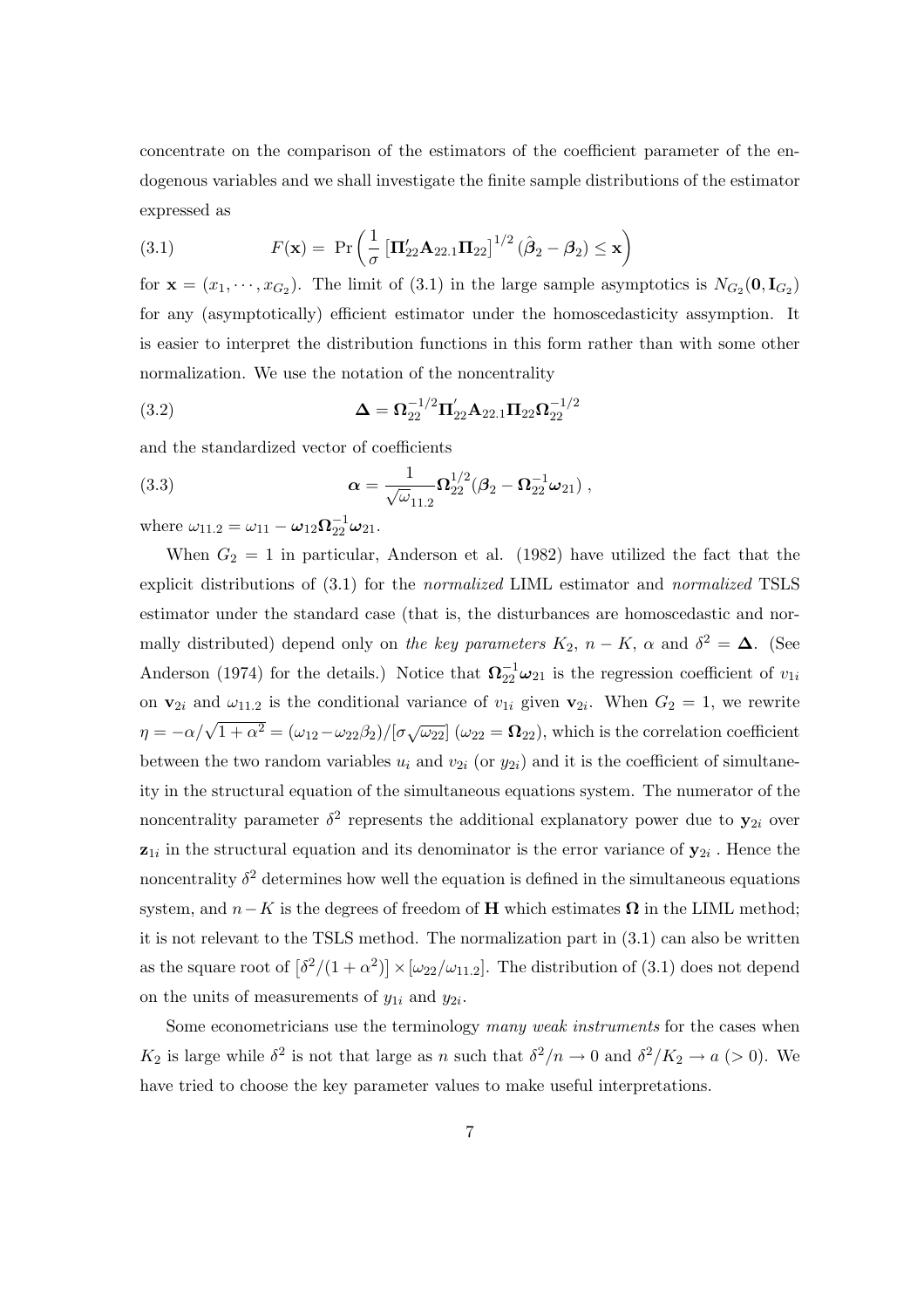#### **3.2 Simulation Procedure**

By using Monte Carlo simulations we obtain empirical cdf's of estimators of the coefficients of the endogenous variables in the structural equation as follows. We generate a set of random numbers by using a system of (2.1) and

$$
\mathbf{y}_{2i} = \mathbf{\Pi}'_2 \mathbf{z}_i + \mathbf{v}_{2i} ,
$$

where  $\mathbf{z}_i \sim N(0, \mathbf{I}_K)$ ,  $u_i \sim N(0, \sigma^2)$ ,  $\mathbf{\Pi}_2$  is a  $K \times G_2$  matrix of coefficients and  $v_{2i} \sim$  $N_{G_2}(0, \Omega_{22})$  with  $\mathcal{E}(u_i \mathbf{v}_{2i}) = \omega_{21} - \Omega_{22} \beta_2$   $(i = 1, \dots, n)$ . Since the model of (2.1) and (3.4) is consistent with the reduced form (2.2), we have  $u_i = v_{1i} - \beta'_2 \mathbf{v}_{2i}, \sigma^2 = \omega_{11} - 2\beta'_2 \mathbf{v}_{12} +$  $\beta'_2 \Omega_{22} \beta_2$ , and  $\mathbf{z}_i$  are independent of  $u_i$  and  $\mathbf{v}_{2i}$  ( $i = 1, \dots, n$ ) in the homoscedastic case. We take a set of true values of parameters  $\beta_2$ ,  $\gamma_1$ ,  $\sigma^2$ ,  $\Omega$  to satisfy the restrictions in (2.1) and (3.4) given the value of  $\alpha$ , and then we control the elements of  $\Delta$  by setting values for the  $(1 + K_2)$ -vectors  $\Pi_2 = (\pi_{2j})$ . <sup>1</sup>

Following Owen (2001) the maximization in the MEL estimation has been done in 2-steps; the inner loop for the numerical calculation of Lagrange multiplier in (2.5) and the outer loop for the minimization with respect to the unknown parameters. We have used the derivative based maximization routine in the inner loop and a simplex-method based optimization algorithm in the outer loop by utilizing (2.6). There is a non-trivial computational problem on the MEL estimation when the noncentrality parameter is near to zero, which is pointed out by Mittelhammer et al. (2006), for instance. Therefore we have made computations for cases where we did not have a problem in numerical convergence.  $2$  For the LIML and TSLS estimators as  $(2.8)$  and  $(2.10)$ , there are simple ways to express  $\hat{\boldsymbol{\beta}}_2 - \boldsymbol{\beta}_2$  in terms of two matrices **G** and **H** (see Anderson et al. (1982) for instance). For each simulation we generated a set of random variables from the disturbance terms and exogenous variables. In each simulation the number of repetitions was 5,000.

As an illustration we give Figure 1A for the distribution functions of estimators in normalized terms when  $G_2 = 2$  and the disturbances are normally distributed. They are given in terms of two marginal distributions of (3.1);  $F_1(x_1) = F(x_1, \infty)$  and  $F_2(x_2) =$ 

<sup>1</sup> In order to examine whether our results strongly depend on the specific values of parameters, however, we have done several simulations for other values of parameters.

<sup>&</sup>lt;sup>2</sup> The numerical convergence of the outer loop is not guaranteed in the MEL estimation (Owen (2001)) and we have confirmed that there can be some problems in the extreme cases.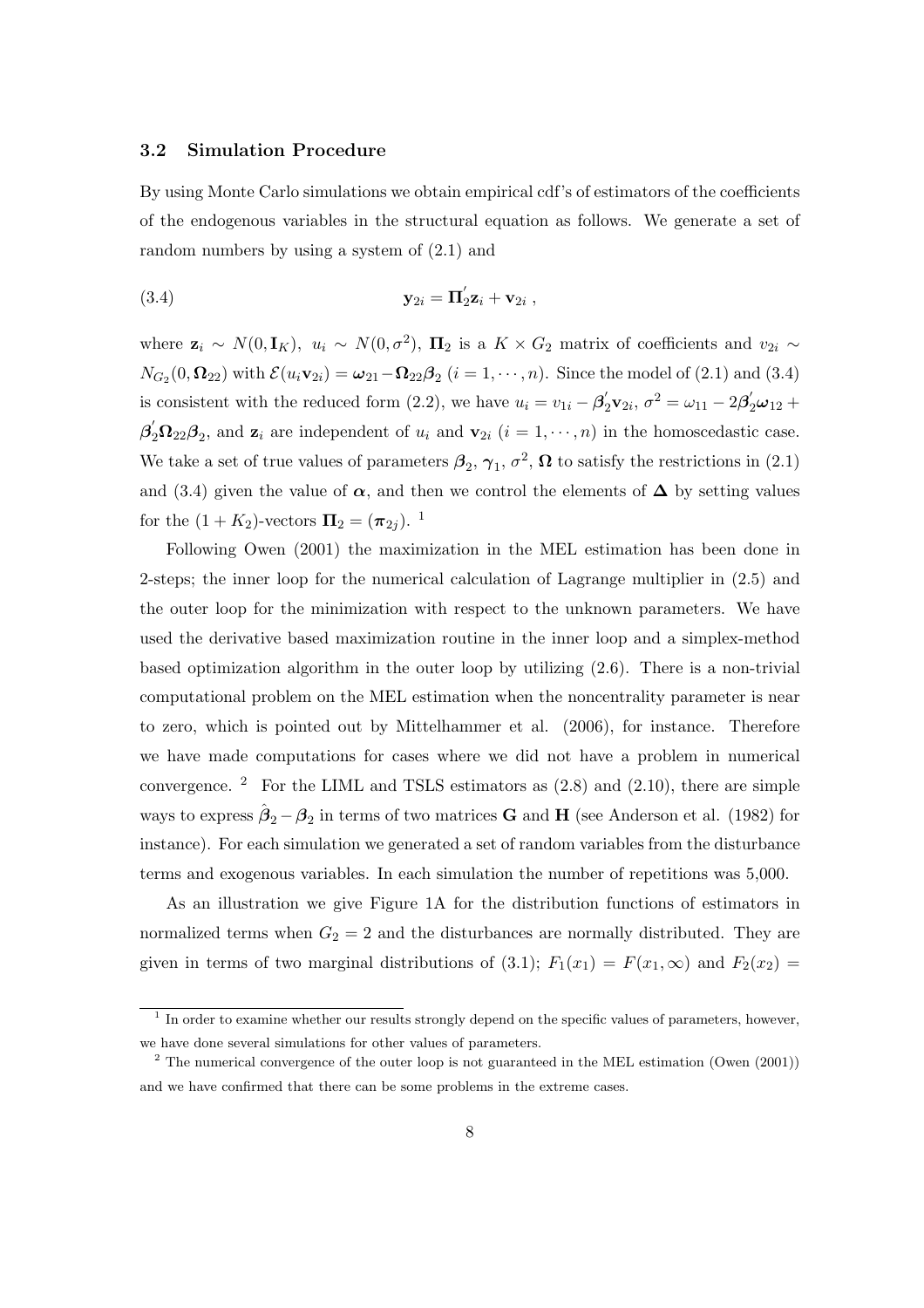$F(\infty, x_2)$ , respectively. Each limiting distribution is  $N(0, 1)$ . <sup>3</sup> In this example we have set the parameters :  $n - K = 300, K_2 = 30, \ \alpha = (1, 1)' \ \ (\omega_{12} = (\rho, \rho), \rho = -1/\sqrt{3}),$  $\Omega_{22} = I_2$  and

$$
\mathbf{\Delta} = \left( \begin{array}{cc} 100 & 1.5 \\ 1.5 & 50 \end{array} \right) .
$$

Although we have investigated aspects of the distributions of four estimators when  $G_2 > 1$ as in Figure 1A, each depends on many parameters and we may require too many tables and figures to obtain useful information in a systematic way. Thus, from now on, we shall give tables (Tables 1A-9A) and figures (Figures 2A-11A, 1B-3B) only for  $G_2 = 1$ . We control the values of key parameters in order to compare the distributions of estimators in a limited number of cases in a systematic way.

In order to investigate the effects of nonnormal disturbances on the distributions of estimators, we used many nonnormal distributions, but we only report two cases when the distributions of the disturbances are skewed or fat-tailed. As the first case we have generated a set of random variables  $(y_{1i}, \mathbf{y}_{2i}, \mathbf{z}_i)$  by using (2.1) and (3.4),  $u_i = -(\chi_i^2(3) - \chi_i^2(4))$  $3)/\sqrt{6}$ , and  $\chi_i^2(3)$  are  $\chi^2$ –random variables with 3 degrees of freedom. As the second case, we took the t-distribution with 5 degrees of freedom for the disturbance terms. Also in order to investigate the effects of heteroscedastic disturbances on the distributions of estimators, we have considered the form of  $\mathcal{E}(u_i^2) = \sigma^2(\mathbf{z}_i)$  and in particular  $u_i =$  $||\mathbf{z}_i||u_i^*$   $(i = 1, \dots, n)$ , and  $u_i^*$   $(i = 1, \dots, n)$  are homoscedastic disturbance terms as the typical example.

The empirical cdf's of estimators are consistent for the corresponding true cdf's. In addition to the empirical cdf's we have used a smoothing technique of cubic spline functions to estimate their percentiles. The distributions are tabulated in standardized terms because this form of tabulation makes comparisons and interpolation easier. Each table includes three quartiles, the 5 and 95 percentiles and the interquartile range of the distribution. To evaluate the accuracy of our estimates based on the Monte Carlo experiments, we compared the empirical and exact cdf's of the Two-Stage Least Squares (TSLS) estimator, which corresponds to the GMM estimator when  $\hat{u}_i^2$  is replaced by a constant (namely  $\sigma^2$ ), that is, the variance-covariance matrix is homoscedastic and known. The exact distribution of the TSLS estimator has been studied and tabulated extensively by

<sup>&</sup>lt;sup>3</sup> It is possible to give figures for each components of coefficient vectors. Then the normalizations for the components become messy and the comparison with the limiting distribution may become less clear.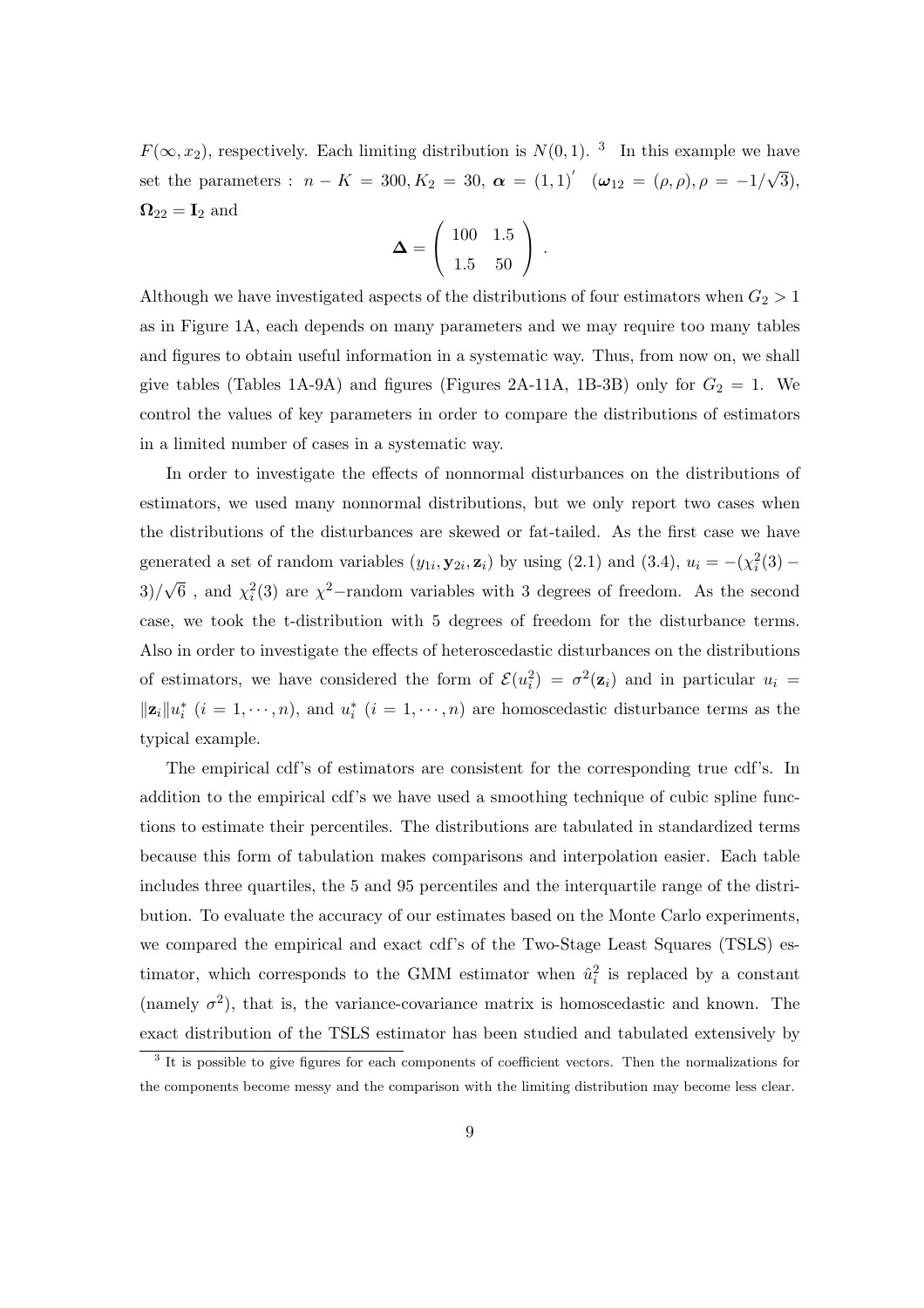Anderson and Sawa (1979). We do not report the details of our results, but we have found that the differences between the exact cdf and its estimate are less than 0.005 in most cases and the maximum difference is about 0.008. Hence our estimates of the cdf's are quite accurate; we have accuracy to two digits.

#### **3.3 Distributions of the MEL and LIML Estimators**

For  $\alpha = 0$ , the densities of the LIML and MEL estimators are close to symmetric. (See Table 8A and Figure 9A). As  $\alpha$  increases there is some slight asymmetry, but the median is very close to zero. For given  $\alpha$ ,  $K_2$ , and  $n$ , the lack of symmetry decreases as  $\delta^2$  increases. (See Tables 1A-3A and Figures 2A-4A.) For given  $\alpha$ ,  $\delta^2$ , and *n*, the asymmetry increases with  $K_2$ . The main finding from the tables is that the distributions of the MEL and LIML estimators are roughly symmetric around the true parameter value and they are almost median-unbiased. This finite sample property holds even when *K*<sup>2</sup> is fairly large. At the same time, their distributions have relatively long tails. As  $\delta^2 \to \infty$ , the distributions approach  $N(0, 1)$ ; however, for small values of  $\delta^2$  there are appreciable probabilities outside the range of 3 or 4 times ASD(asymptotic standard deviation)'s. (When  $\delta^2$  is extremely small, we cannot ignore the tail probabilities for practical purposes. See Table 9A.) As  $\delta^2$  increases, the spread of the normalized distribution decreases. Also the distribution of the LIML estimator has slightly tighter tails than that of the MEL estimator. For given  $\alpha$ , *K*<sub>2</sub>, and  $\delta$ <sup>2</sup>, the spread decreases as *n* increases and it tends to increase with *K*<sub>2</sub> and decrease with *α .*

Also we have found that some of our findings on the MEL estimator are also pointed out by Guggenberger (2005) in this subsection.

## **3.4 Distributions of the GMM and TSLS Estimators**

We have included tables of the distributions of the GMM and TSLS estimators. However, since they are quite similar in most cases, we have included only the distribution of the GMM estimator in many figures. The most striking feature of the distributions of the GMM and TSLS estimators is that they are skewed towards the left for *α >* 0 (and towards the right for  $\alpha < 0$ , and the distortion increases with  $\alpha$  and  $K_2$ . The MEL and LIML estimators are close to median-unbiased in each case while the GMM and TSLS estimators are biased. As  $K_2$  increases, this bias becomes more serious; for  $K_2 = 10,30$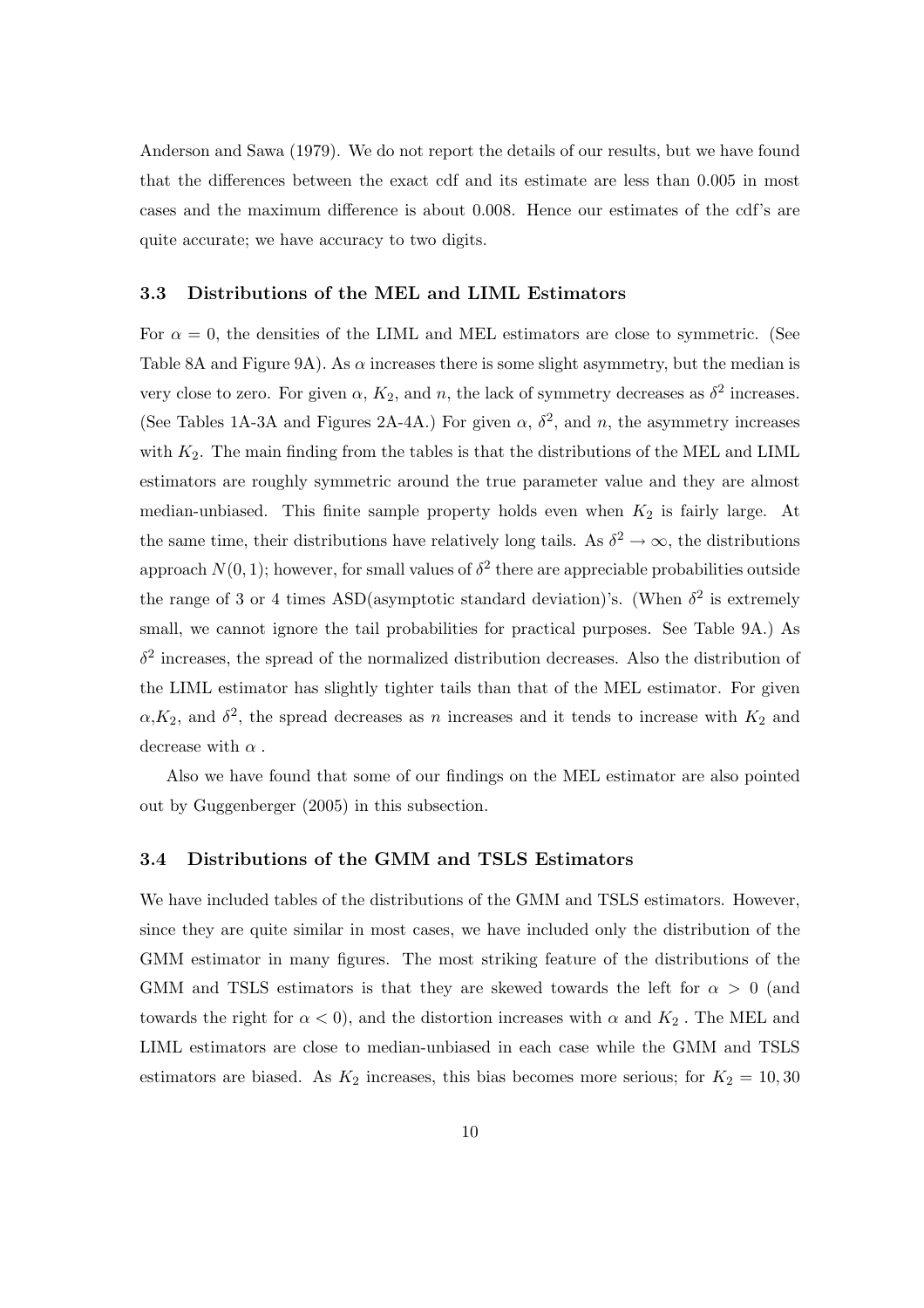and 100 *,* the median is less than -1.0 ASD's. If *K*<sup>2</sup> is large, the GMM and TSLS estimators substantially underestimate the true parameter. This fact definitely favors the MEL and LIML estimators over the GMM and TSLS estimators. However, when  $K_2$  is as small as 3, the GMM and TSLS estimators are very similar to the MEL and their distributions have tighter tails.

The distributions of the MEL and LIML estimators approach normality faster than the distribution of the GMM and TSLS estimators, due primarily to the bias of the latter. In particular when  $\alpha \neq 0$  and  $K_2 = 10 \sim 100$  (Figures 3A, 4A and 3B), the actual 95 percentiles of the GMM estimator are substantially different from 1.96 of the standard normal. This implies that the conventional hypothesis testing about a structural coefficient based on the normal approximation to the distribution is very likely to seriously underestimate the actual significance. The 5 and 95 percentiles of the MEL and LIML estimators are much closer to those of the standard normal distribution even when *K*<sup>2</sup> is large. These observations on the distributions of the MEL estimator and the GMM estimator are analogous to the earlier findings on the distributions of the LIML estimator and the TSLS estimator by Anderson et al. (1982) and Morimune (1983) under the normal disturbances in the same setting of the linear simultaneous equations system.

## **3.5 Effect of the difference between the structural coefficient and the error regression**

Before the development of inference for the model of simultaneous equations, the structural coefficient, say,  $\beta_2$ , was estimated by the sample regression  $y_1$  on  $y_2$ , that is, by Ordinary Least Squares (OLS). That estimation procedure could result in very biased estimates. The LIML and TSLS estimators were developed to improve the OLS estimator, but the TSLS estimation ignores the information on  $\Omega$  in (2.3).

Table 8A and Figure 9A compare estimation procedures for some different values of *α*. The bias of the (normalized) TSLS increases with *α*; the median goes from 0 at  $\alpha = 0$ to  $-2.22$  for  $\alpha = 5$ . The interquartile range goes from 1.19 at  $\alpha = 0$  to *86* at  $\alpha = 5$ as compared to LIML (from 1*.*56 to 1*.*37). However, the 95 percentile goes from 1*.*46 to  $-1.02$ ; that is, if  $\alpha$  is as large as 1, the probability of a negative estimator is greater than .95 when  $\alpha$  is large. In effect,  $\alpha$  is a *nuisance* parameter. It can have a large effect on the bias of the TSLS estimator. In a sense the TSLS has the defect of the OLS estimator, but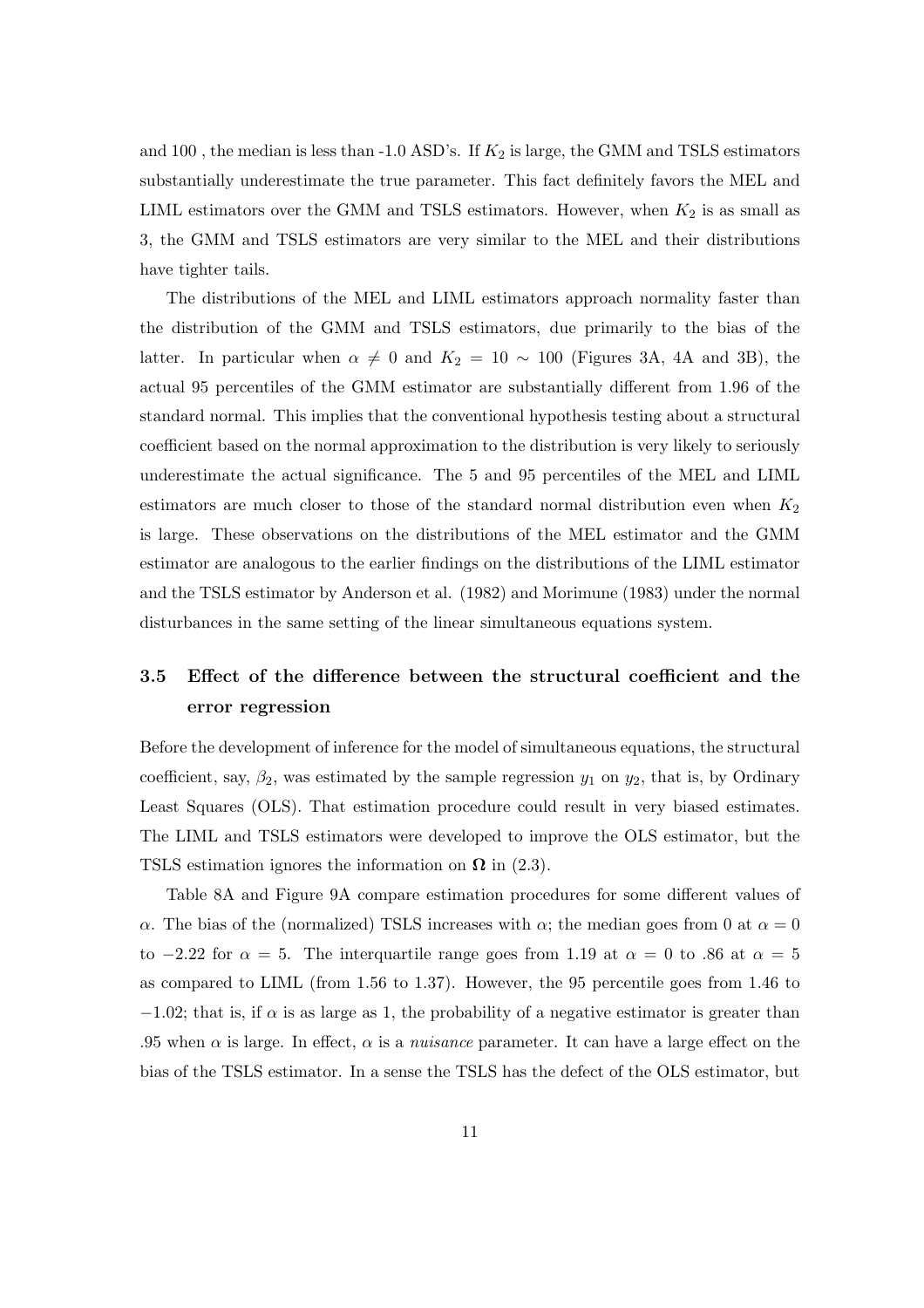not as extreme.

#### **3.6 Effects of Nonnormality and Heteroscedasticity**

Because the distributions of estimators depend on the distributions of the disturbance terms, we have investigated the effects of nonnormality and heteroscedasticity of disturbances in the form of  $\mathcal{E}(u_i^2) = \sigma^2(\mathbf{z}_i)$ . We use the normalization

(3.5) 
$$
F(\mathbf{x}) = Pr\left(\left[\mathbf{\Pi}'_{22}\mathbf{Q}_{22.1}\mathbf{\Pi}_{22}\right]^{1/2}(\hat{\boldsymbol{\beta}}_{2} - \boldsymbol{\beta}_{2}) \leq \mathbf{x}\right),
$$

 $\text{where } \mathbf{Q}_{22.1} = \mathbf{Z}_2^{'}\left[\mathbf{R} - \mathbf{R}\mathbf{Z}_1(\mathbf{Z}_1^{'}\mathbf{R}\mathbf{Z}_1)^{-1}\mathbf{Z}_1^{'}\mathbf{R}\right]\mathbf{Z}_2, \mathbf{R} = \mathbf{Z}(\mathbf{Z}^{'}\mathbf{\Sigma}\mathbf{Z})^{-1}\mathbf{Z}^{'}\text{ and }\mathbf{\Sigma} = (\text{diag }\sigma^2(\mathbf{z}_i)).$ (When  $\sigma^2(\mathbf{z}_i) = \sigma^2$ , we have  $\mathbf{Q}_{22.1} = \sigma^{-2} \mathbf{A}_{22.1}$  in (3.1).) The limit of (3.5) is  $N_{G_2}(\mathbf{0}, \mathbf{I}_{G_2})$ for the MEL and GMM estimators in the large sample asymptotics. In this case the asymptotic variance-covariance matrix for the LIML and TSLS estimators could be slightly larger than those of the MEL and GMM estimators.

Among many tables we show Tables 5A-7A and Figures 7A-8A as the representative heteroscedastic cases  $(\sigma^2(\mathbf{z}_i) = ||\mathbf{z}_i||^2)$  by following Hayashi (2000). Also we show Table 4A and Figures 5A-6A as the representative nonnormal disturbances which we have chosen (a  $\chi^2$ -type and *t* distributions). From our tables the comparison of the distributions of four estimators are approximately valid even if the distributions of disturbances are different from normal and they are heteroscedasitic in the sense we have specified above. The bias and skewness of the distributions have relatively large effects and they often dominate the nonnormality and heteroscedasticity. Thus the effects of heteroscedasticity and nonnormality of disturbances on the exact distributions of alternative estimators have the secondary importance in our setting.

When the disturbance terms are heteroscedastic with many instruments, Anderson, Kunitomo and Matsushita (2007) assumed the 6th order moments condition for the disturbances and the key condition

(3.6) 
$$
\lim_{n \to \infty} \frac{1}{n} \sum_{i=1}^{n} \left[ p_{ii}^{(n)} - c_n \right]^2 = 0,
$$

where  $p_{ii}^{(n)} = (\mathbf{Z}_{2,1}\mathbf{A}_{22,1}^{-1}\mathbf{Z}_{2,1}')_{ii}$  and  $c_n = K_2/n$ . They have shown that the LIML estimator has still desirable asymptotic properties. The typical (two) examples satisfying this condition are (i) the case of  $c_n \to 0$  ( $p_{ii}^{(n)} \to 0$ ) and (ii) the case when we have dummy variables which have 1 or *−*1 in their all components so that  $(1/n)$ **A**<sub>22.1</sub> = **I**<sub>K<sub>2</sub></sub>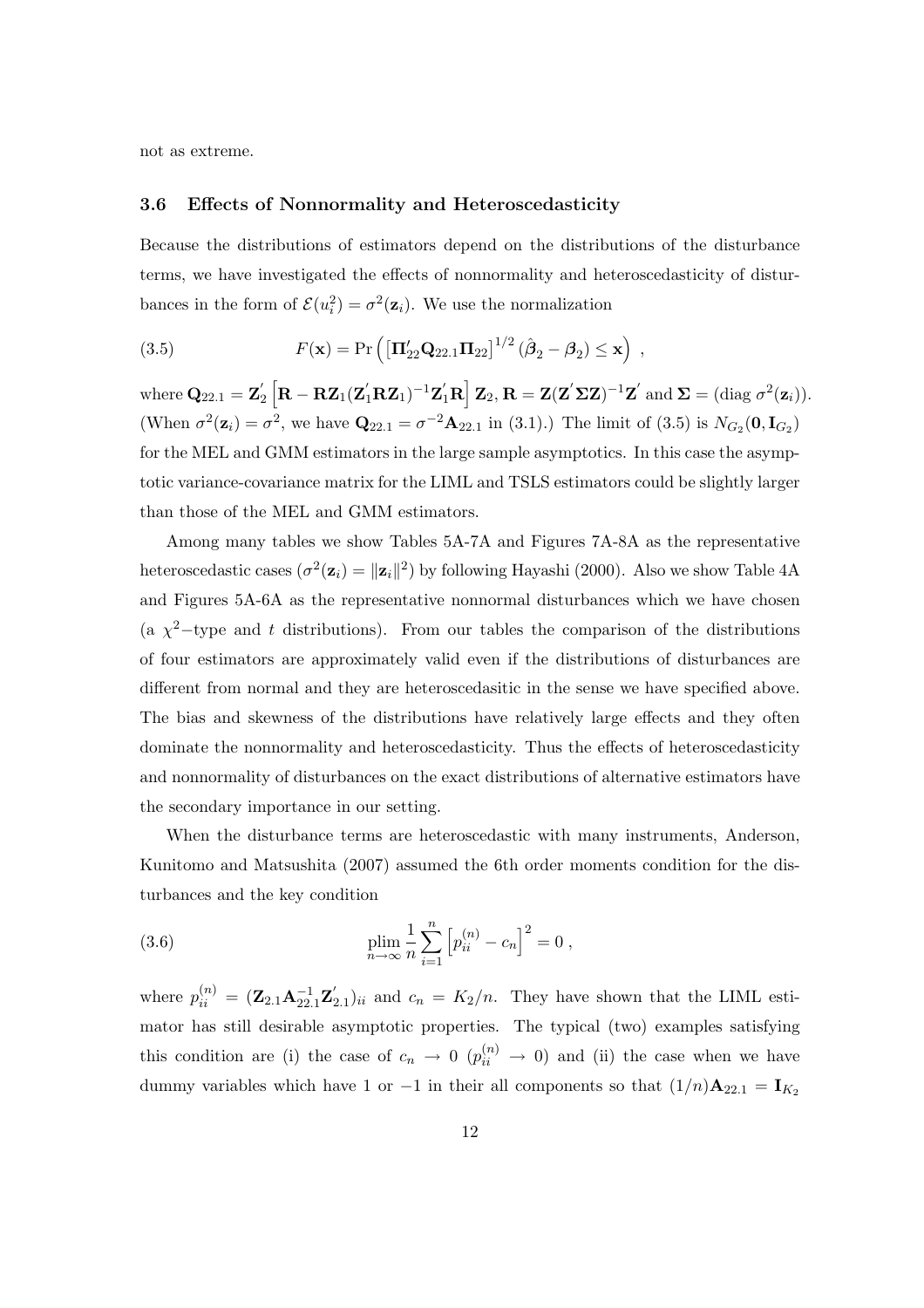and  $p_{ii}^{(n)} = K_2/n$  ( $i = 1, \dots, n$ ). When (3.6) is not satisfied with many instruments, the LIML estimator may have some biases in extreme cases. Kunitomo (2008) has considered some modifications of the LIML estimation. <sup>4</sup>

## **3.7 On Nonliner LIML Estimator**

There is an interesting question if our observations on alternative estimators are specific for the *linear* structural equation models or not. Although there can be many possible nonlinear models, we shall report only some results on two nonlinear cases with two endogenous variables  $(y_{1i}, y_{2i}; i = 1, \dots, n)$ . The first case of nonlinearity is a linear structural equation with nonlinear instruments

(3.7) 
$$
\mathcal{E}\left[\left(\begin{array}{c}\mathbf{w}_{i}\\ \mathbf{w}_{i}^{\otimes^{2}}\end{array}\right)(y_{1i}-\beta_{2} y_{2i})|\mathbf{w}_{i}\right]=\mathbf{0},
$$

where  $y_{2i} = (\mathbf{w_i}', \mathbf{w}_i^{\otimes 2})\mathbf{\Pi}_2 + v_{2i}, \mathbf{w}_i = (w_{1i}, \dots, w_{mi})', \mathbf{w}_i^{\otimes 2} = (w_{1i}^2, \dots, w_{mi}^2)', \mathbf{w}_i$  follows  $N(\mathbf{0}, \mathbf{I}_K)$  and  $\mathcal{E}[\cdot | \mathbf{w}_i]$  is the conditional expectation given  $\mathbf{w}_i$ . We have set  $m = 5$  and then the number of instruments  $K = 10$ .

As the second nonlinear example, we have a nonlinear structural equation

(3.8) 
$$
\mathcal{E}\left[\mathbf{z}_i(y_{1i}-\beta_2 y_{2i}^2)|\mathbf{z}_i\right]=\mathbf{0},
$$

where  $y_{2i} = \mathbf{z_i}^{\prime} \mathbf{\Pi}_2 + v_{2i}$ ,  $\mathbf{z_i}$  follows  $d(1, \dots, 1)^{\prime} + N_K(\mathbf{0}, \mathbf{\Omega}_z)$  (d is a constant) and

$$
\boldsymbol{\Omega}_z = \left[ \begin{array}{cc} 0 & \mathbf{0}' \\ \mathbf{0} & \mathbf{I}_{K-1} \end{array} \right] \ .
$$

In this case we have set the number of instruments  $K = 10$  and used  $\mathbf{z}_i^{\otimes^2}$  as the instrumental variables in the nonlinear estimation.

We have used the nonlinear LIML, MEL and GMM estimators which are mentioned at the end of Section 2. We give the cdfs of the nonlinear LIML, MEL and GMM estimators

 $4$  When we have time series data for the simultaneous equations model, some parametric models for the heteroscedasticities of disturbances have been developed as one referee has pointed out. We have examined some possibilities including the stationary GARCH models and have found that the essential conclusions on alternative estimators are unchanged. In order to obtain the limiting normality for the LIML estimator, we need to require some moment conditions for the disturbances and thus we need careful analysis on the stationarity, for instance. Since the problem is related to the vast growing concerns in time series econometrics, we did not discuss them in detail. See McAleer (2005), for instance.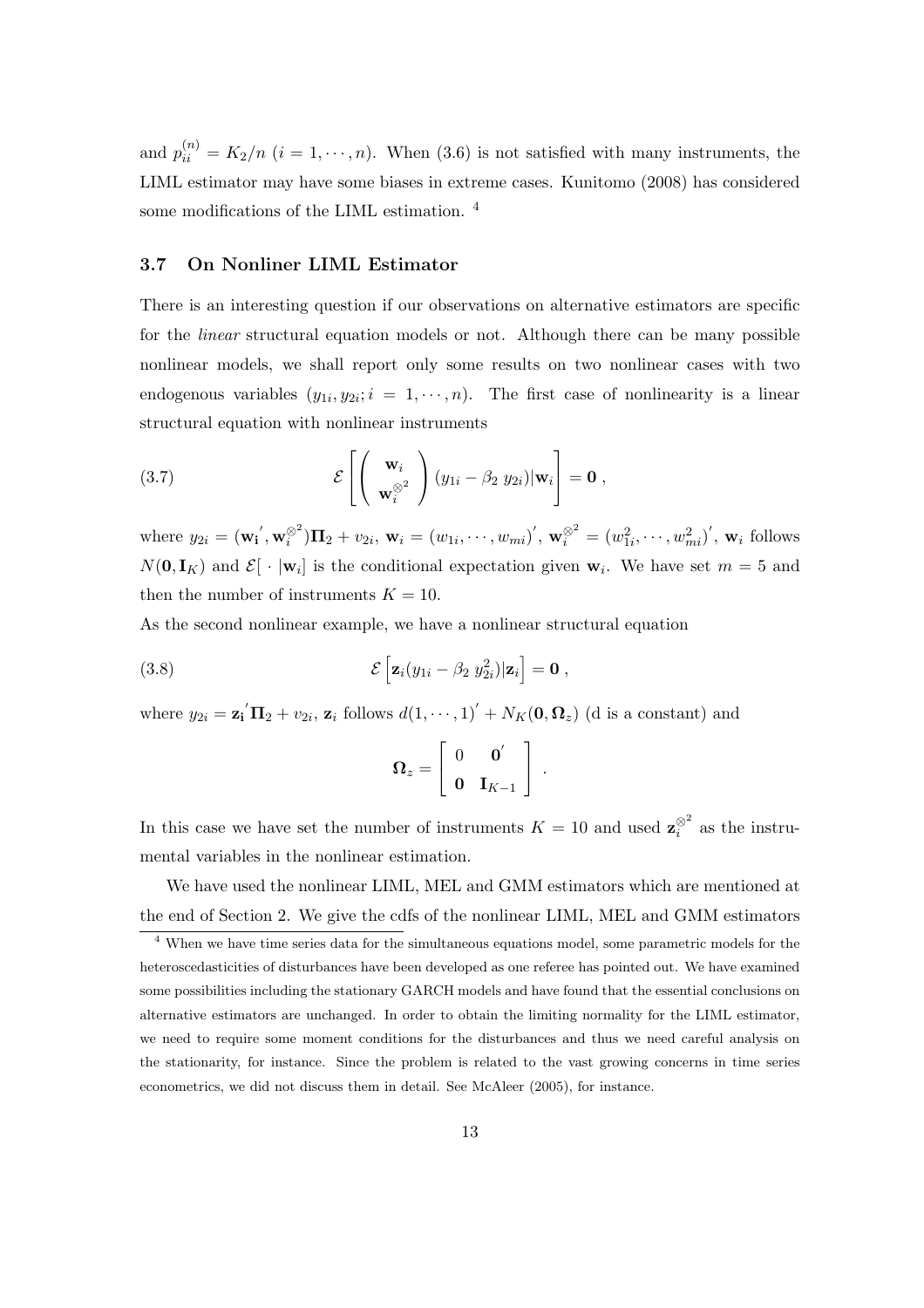for Case 1 and Case 2 as Figures 10A and 11A, respectively. We have normalized the estimators of the coefficient  $\beta_2$  as in the linear cases such that we can compare the finite sample properties of the alternative estimators. (As the parameters,  $\alpha$  was constructed as before and  $\delta^2$  has been constructed so that the resulting normalized LIML estimator has the limiting  $N(0,1)$  distribution in the large sample asymptotics, for instance.) Since the evaluation methods of cdfs are basically the same as the linear cases,we have omitted the details.

The most important observation is the fact that the finite sample properties of the nonlinear LIML, MEL and GMM estimators are similar to the ones we have discussed for the linear cases.

## **4. Discussion on Distributions of Estimators**

#### **4.1 The Moments and Monte Carlo Experiments**

We have mentioned the fact that some estimators do not necessarily have the exact moments under reasonable assumptions. The first moment of a scalar random variable *X* is said to be infinite or is said not to exist if for any given positive constant c there is a constant *a* such that

$$
\int_{-a}^{a} |x| dF(x) > c ,
$$

where  $F(\cdot)$  is the cdf of *X*. In this case  $\mathcal{E}(X)$  is not defined as a finite number. However, nevertheless a Monte Carlo experiment can be conducted and the sample mean of the sample calculated. What kind of conclusion can be drawn ? As a simple illustration of the problem of interpreting Monte Carlo experiments, we take i.i.d. observations  $X_i$  ( $i =$ 1,  $\cdots$ , *n*) from  $N(\theta^{-1}, 1)$  when  $\theta \neq 0$ . As a reasonable estimator of  $\theta$  we take  $\hat{\theta} = \bar{X}_n^{-1}$ and  $\bar{X}_n = n^{-1} \sum_{i=1}^n X_i$ . Then  $\sqrt{n} \left[\theta^{-2}\right] \left[\bar{X}_n^{-1} - \theta\right] \stackrel{d}{\to} N(0,1)$ , but we can calculate the sample bias and MSE in Monte Carlo experiments even though we know that MSE is +*∞*. We have confirmed the fact in our experiments that the sample bias and MSE of  $\hat{\theta}$  calculated from Monte Carlo experiments are *not stable* and they are *not reliable* quantities even on average with many replications. The extension of the above example to the problem of estimating simultaneous equations can be made. However, it suggests that before conducting a Monte Carlo experiment a mathematical study should be carried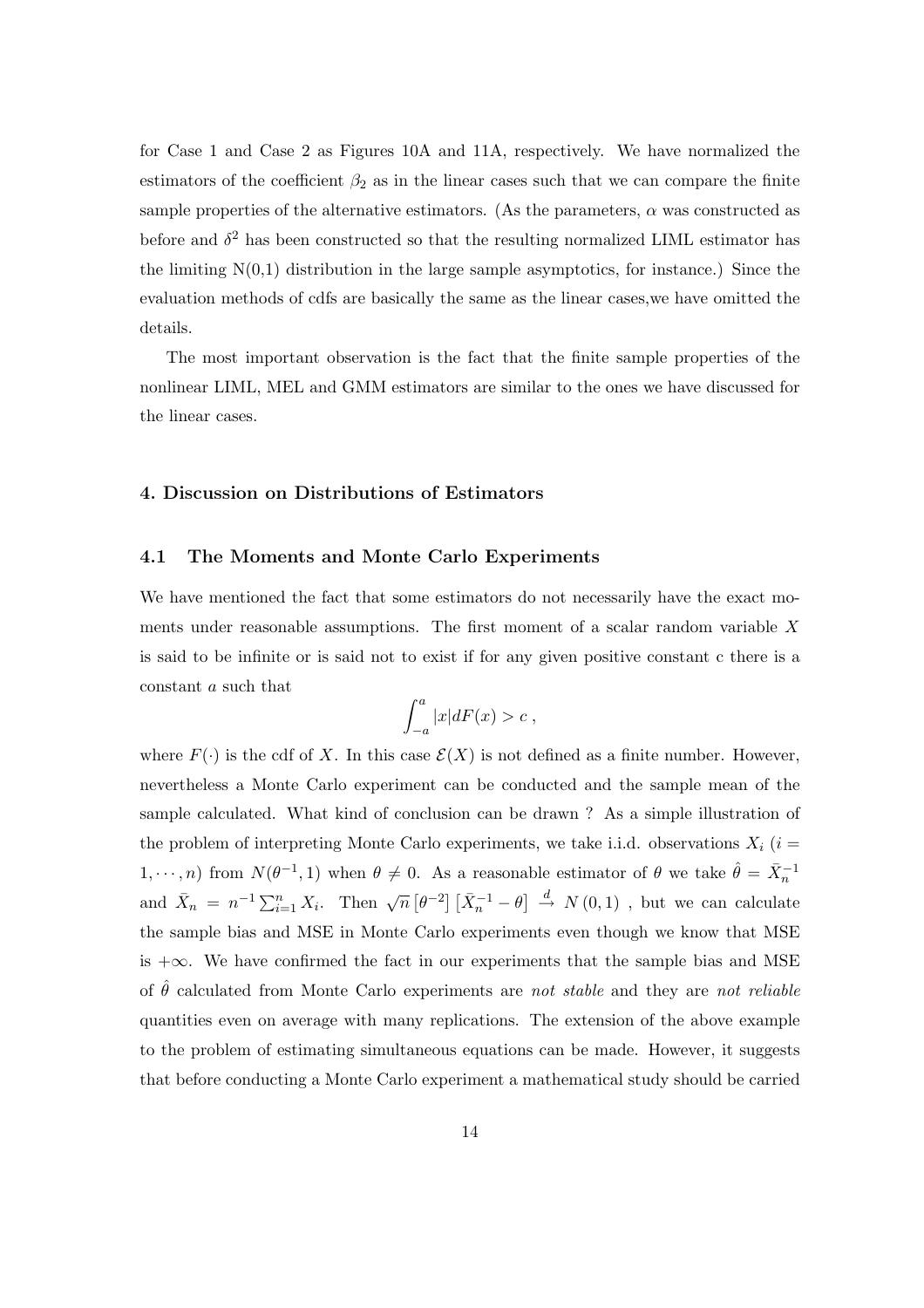out to verify that the parameter being estimated actually exists. (See Mariano and Sawa (1972) as an early development.)

Our method of analysis in this paper is free from this issue because we compare the estimators on the basis of probabilities.

## **4.2 Approximations of Finite Sample Distributions**

The exact distribution functions of alternative estimators in the general case are very complicated, but it is possible to derive the asymptotic expansions of the density functions of alternative estimators as shown by Anderson (1974), Anderson and Sawa (1973), and Kunitomo and Matsushita (2006). Although the asymptotic expansions in the general case  $(G_2 \geq 1)$  look complicated even for the linear simultaneous equations, they give some useful information in particular when  $G_2 = 1$  and the disturbances are normally distributed. In the (standard) large sample asymptotics, the noncentrality (or concentration) parameter divided by n is assumed to approach a limit as  $n \rightarrow \infty$ . It is convenient to use the noncentrality parameter given by

(4.1) 
$$
\mu^2 = (1 + \alpha^2) \frac{\Pi'_{22} \mathbf{A}_{22.1} \Pi_{22}}{\omega_{22}} = (1 + \alpha^2) \delta^2
$$

and the *semi-parametric parameter* given by

(4.2) 
$$
\tau = 2 \frac{1 + \alpha^2}{\omega_{22}} (1, \mathbf{0}) Q_{11}^{-1} \mathbf{Q} \mathbf{D}' \mathbf{F} \mathbf{D} \mathbf{Q} Q_{11}^{-1} (\begin{array}{c} 1 \\ \mathbf{0} \end{array}),
$$

where  $\mathbf{Q} = (\mathbf{D}^{'}\mathbf{M}\mathbf{D})^{-1}$ ,  $Q_{11} = (\mathbf{\Pi}_{22}^{'}\mathbf{M}_{22.1}\mathbf{\Pi}_{22})^{-1}$ ,  $\mathbf{M}_{22.1} = \text{plim}_{n\rightarrow\infty}n^{-1}\mathbf{A}_{22.1}$ ,  $\mathbf{M} =$  $\text{plim}_{n\to\infty}n^{-1}\sum_{i=1}^n\mathbf{z}_i\mathbf{z}_i',\ \mathbf{F}=\text{plim}_{n\to\infty}n^{-1}\sum_{i=1}^n\mathbf{z}_i\mathbf{z}_i'\left[\mathbf{M}^{-1}-\mathbf{D}(\mathbf{D}'\mathbf{M}\mathbf{D})^{-1}\mathbf{D}'\right]\mathbf{z}_i\mathbf{z}_i'$  and a  $(K_1 + K_2) \times (G_2 + K_1)$  coefficient matrix  $\mathbf{D} = [\mathbf{\Pi}_2, (\mathbf{I}_{G_2}, \mathbf{O})]$ . We need this semiparametric factor because we estimate the variance-covariance matrix in the MEL and GMM estimation.

For the GMM estimator, an asymptotic expansion of its distribution function as  $n \rightarrow$  $\infty$  (*K*<sub>2</sub> is fixed) when the disturbances are normally distributed (*N*(0*,*  $\sigma$ <sup>2</sup>)) and  $\mu$ <sup>2</sup> is proportional to *n* is given by

$$
(4.3) \quad \mathbf{P}\left(\frac{\sqrt{\mathbf{\Pi}_{22}'\mathbf{A}_{22.1}\mathbf{\Pi}_{22}}}{\sigma}(\hat{\beta}_{2.GMM}-\beta_2) \leq x\right)
$$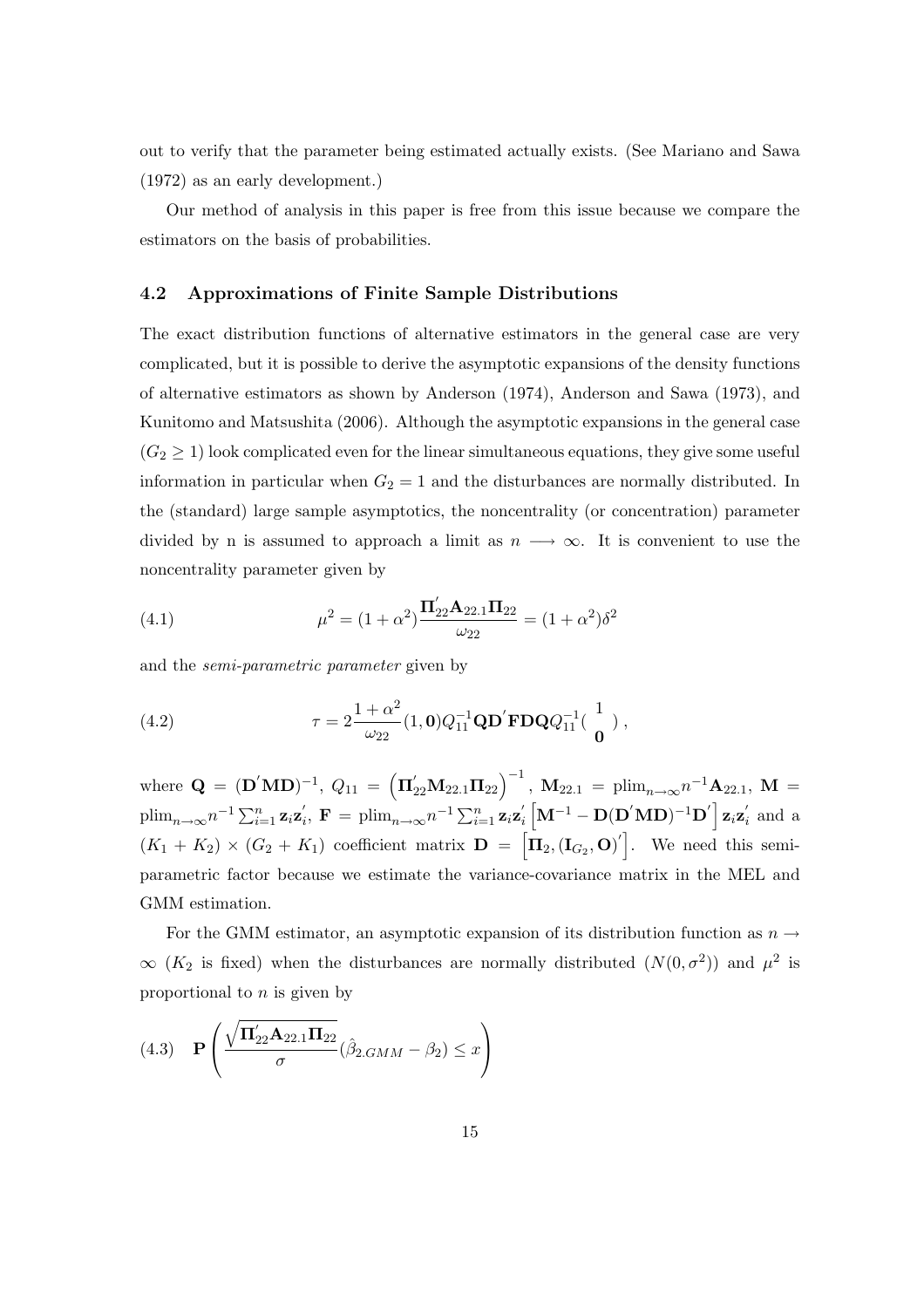$$
= \Phi(x) + \left\{ -\frac{\alpha}{\mu} [x^2 - (K_2 - 1)] -\frac{1}{2\mu^2} [(\tau + (K_2 - 1)^2 \alpha^2 - (K_2 - 1))x + (1 - 2K_2 \alpha^2) x^3 + \alpha^2 x^5] \right\} \phi(x) + O(\mu^{-3}).
$$

For the MEL estimator, an asymptotic expansion of its distribution function as  $n \to \infty$  $(K_2$  is fixed) is given by

(4.4)  
\n
$$
\mathbf{P}\left(\frac{\sqrt{\mathbf{\Pi}_{22}'\mathbf{A}_{22.1}\mathbf{\Pi}_{22}}}{\sigma}(\hat{\beta}_{2.MEL} - \beta_2) \leq x\right)
$$
\n
$$
= \Phi(x) + \left\{-\frac{\alpha}{\mu}x^2 - \frac{1}{2\mu^2}[(\tau + K_2 - 1)x + (1 - 2\alpha^2)x^3 + \alpha^2x^5]\right\}\phi(x)
$$
\n
$$
+ O(\mu^{-3}),
$$

where  $\Phi(\cdot)$  and  $\phi(\cdot)$  are the cdf and the density function of the standard normal distribution, respectively.

The asymptotic expansions of the distributions of the TSLS and LIML estimators are (4.3) and (4.4), respectively, with  $\tau = 0$ . See Anderson and Sawa (1973) and Anderson (1974). They agree with Fujikoshi et al. (1982) for the LIML and TSLS estimators  $(G_2 \geq 1)$ . Because  $\tau > 0$ , the contribution due to the semiparametric methods is that we have the additional term  $\tau/\mu^2$  to the asymptotic mean squared errors (AMSE). As a numerical illustration we give Figures 1B in *Appendix* ), which show the finite sample distributions and the approximate distributions of the LIML, MEL and GMM estimators in normalized forms as (3.1). Since the limiting distributions of the above estimators are  $N(0,1)$  in the large sample asymptotics, they are denoted by " $o$ " as the bench mark.

### **4.3 An Alternative Approximation**

As we have shown in Anderson, Kunitomo and Matsushita (2007) (Part-I of our study), there is an alternative asymptotic theory for the case when the number of excluded instruments  $K_2$  (say  $K_{2n}$ ) is dependent on the sample size *n*. (Kunitomo (1980, 1982) and Morimune (1983) were the earlier developers of this theory. For more recent developments, see Bekker (1994), and Chao and Swanson (2005), for instance.) We consider a typical approximation when  $K_{2n}/n \to c$  ( $0 \leq c < 1$ ) (and  $\mu^2/n$  is approximately a constant) as  $n \to \infty$ . For the LIML estimator, an asymptotic expansion of its distribution function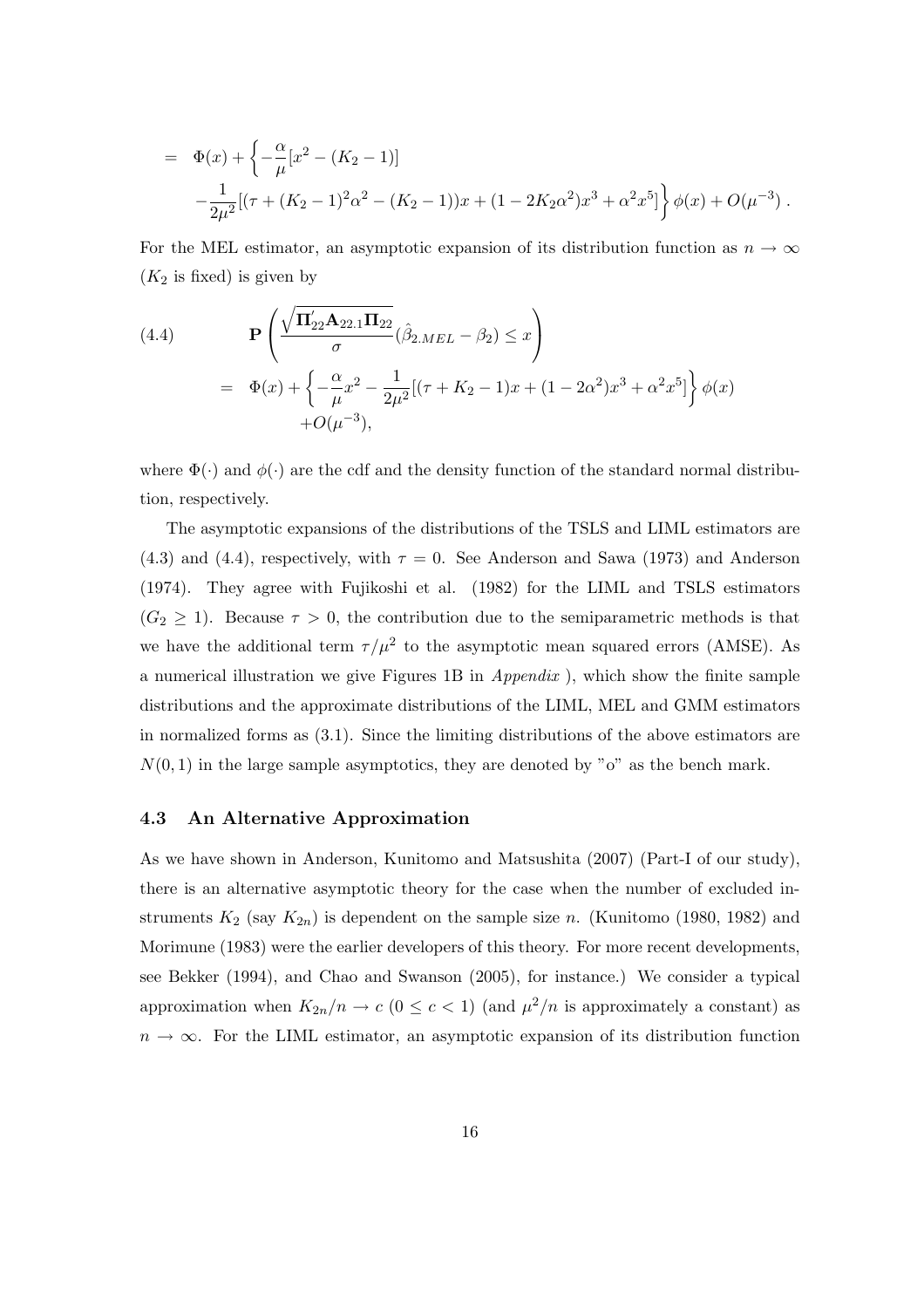when  $G_2 = 1$  as  $n \to \infty$  is

(4.5) 
$$
\mathbf{P}\left(\sqrt{n}(\hat{\beta}_{2.LI} - \beta_2) \le x\right) = \Phi_{\Psi}(x) + \frac{1}{\sqrt{n}}\left\{-\frac{|\mathbf{\Omega}|^{1/2}}{\sigma^2}\alpha x^2\right\}\phi_{\Psi}(x) + O(n^{-1}),
$$

where  $\mathbf{\Omega} = \mathcal{E}(\mathbf{v}_i \mathbf{v}'_i)$ ,  $\Phi_{\Psi}(\cdot)$  and  $\phi_{\Psi}(\cdot)$  are the cdf and the density function of  $N(0, \Psi)$ , respectively,

(4.6) 
$$
\Psi = \sigma^2 \Phi_{22.1}^{-1} + c_* \Phi_{22.1}^{-1} |\mathbf{\Omega}| \Phi_{22.1}^{-1},
$$

 $c_* = c/(1-c)$ , and  $\Phi_{22.1} = \lim_{n \to \infty} (1/n) \mathbf{\Pi}_{22}^{\prime} \mathbf{A}_{22.1} \mathbf{\Pi}_{22}$ .

By setting  $x = 0$  in (4.3) for the GMM estimator, we have  $1/2 + \alpha (K_2 - 1)/[\mu \sqrt{2\pi}] +$  $O(\mu^{-3})$ . By setting  $x = 0$  in (4.4) and (4.5) for the MEL and LIML estimators, we have  $1/2 + O(\mu^{-3})$  and  $1/2 + O(n^{-1})$ , respectively. When  $\alpha \neq 0$ , the bias of the GMM estimator (and the TSLS estimator) is proportional to  $K_2/\mu$ , which increases rapidly if  $K_2$  is large in comparison to the noncentrality  $\mu^2$ . If  $\mu^2$  is proportional to  $K_2$ , for instance, the left hand side of probability is far from  $1/2$  whenever  $\alpha \neq 0$ . On the other hand, the MEL and the LIML estimators are almost median-unbiased and this property holds even if  $K_{2n}$ is proportional to *n*. As numerical illustrations, we give the approximations based on the asymptotic expansions in (4.5) up to  $O(n^{-1/2})$  as  $A.\exp$  (large- $K_2$ ) in Table 1B and Figures 2B-3B, which gives several approximations of the finite sample distributions of the LIML estimator when  $K_2$  is relatively large. As we may expect, in these cases the normal approximation based on large- $K_2$  theory (discussed in Part-I) is better than the normal approximation based on the standard large sample theory. (In Table 1B and Figures 2B-3B we have used  $h = 1 + (n/\mu^2) [K_2/(n - K)]$ , which is approximately  $\Psi \times \Phi_{22.1}/\sigma^2$ , for the normalized variance for the limiting distribution.) Also we find that the approximations based on (4.5) are even better than the normal approximations. This observation gives an important implication for the testing problem (see Matsushita (2006)).

## **5. Conclusions**

First, the distributions of the MEL and GMM estimators are asymptotically equivalent in the sense of the limiting distributions in the standard large sample asymptotic theory, but their exact distributions are substantially different in finite samples. The relation of their distributions are quite similar to the distributions of the LIML and TSLS estimators. The MEL and LIML estimators are to be preferred to the GMM and TSLS estimators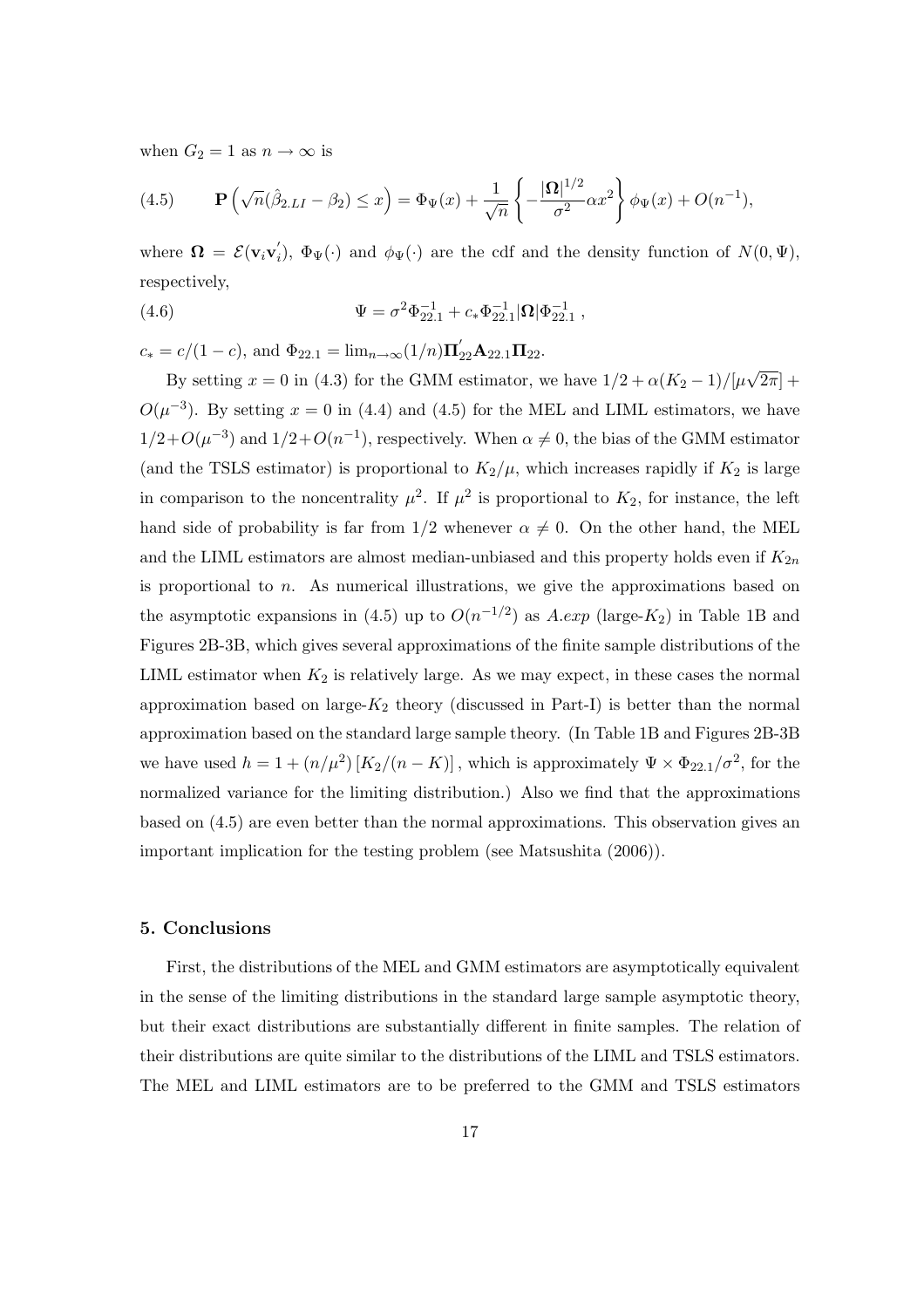if *K*<sup>2</sup> is large. In some microeconometric models and models on panel data, it is often a common feature that  $K_2$  is fairly large. For such situations we have shown (Anderson, Kunitomo and Matsushita (2007)) that the LIML estimator has asymptotic optimality in the large *K*2*−*asymptotics sense. It seems that we need some stronger conditions for the MEL estimator, but its finite sample properties are often similar to the corresponding LIML estimator  $^5$  .

Second, the large-sample normal approximation in the large  $K_2$  asymptotic theory is relatively accurate for the MEL and LIML estimators. Hence the usual methods with asymptotic standard deviations give often reasonable inferences. On the other hand, for the GMM and TSLS estimators the sample size should be very large to justify the use of procedures based on normality when *K*<sup>2</sup> is large, in particular.

Third, it is recommended to use the probability of concentration as a criterion of comparisons because some estimators do not possess any (exact) moments and hence we expect to have *unstable and unreliable* values of the sample bias and mean squared errors of such estimators in Monte Carlo simulations. This is the reason why we directly considered the finite sample distribution functions of alternative estimation methods. The probability criterion we have adopted roughly corresponds to the bounded loss function.

To summarize the most important conclusion from the study of small sample distributions of four alternative estimators is that the GMM and TSLS estimators can be badly biased in some cases and in that sense their use is risky. The MEL and LIML estimator, on the other hand, may have a little more variability with some chance of extreme values, but its distribution is centered at the true parameter value. The LIML estimator has tighter tails than those of the MEL estimator and in this sense the former would be attractive to the latter. Besides the computational burden for the LIML estimation is not heavy.

It is interesting that the LIML estimation was initially invented by Anderson and Rubin (1949,1950). Other estimation methods including the TSLS, the GMM, and the MEL estimation methods have been developed with several different motivations and purposes. Now we have some practical situations in econometric applications where the LIML estimation has advantage over other estimation methods. <sup>6</sup>

 $\frac{5}{3}$  We have reported the results for estimation problem, but they have a number of important implications for testing problem. See Morimune (1989), Matsushita (2006), and Anderson and Kunitomo (2007), for instance.

 $6$  Although we have investigated the nonlinear models and the heteroscedastic models to some extents,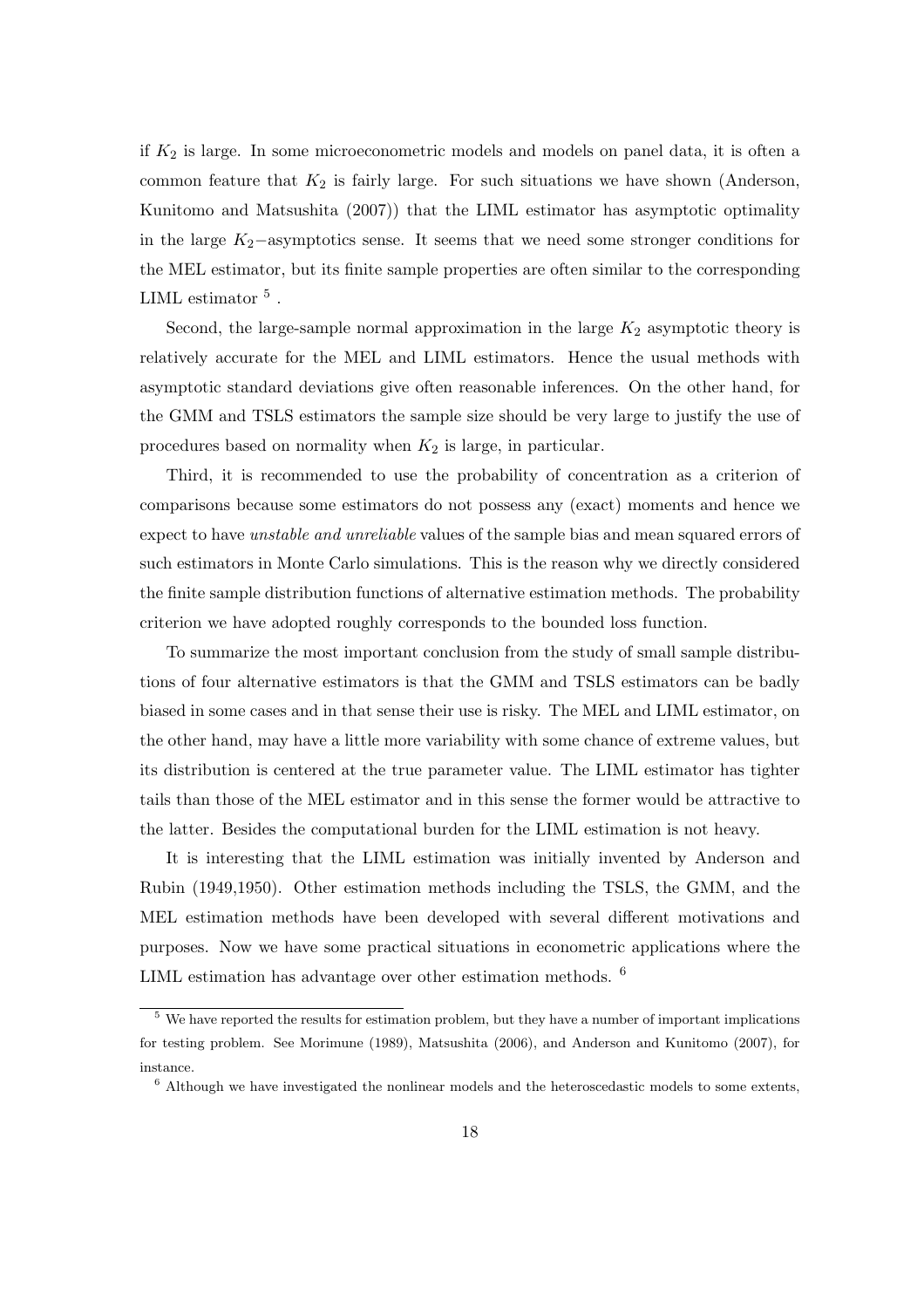## **References**

- [1] Amemiya, T. (1985), *Advanced Econometrics*, Blackwell.
- [2] Anderson, T.W. (1974), "An Asymptotic Expansion of the Distribution of the Limited Information Maximum Likelihood Estimate of a Coefficient in a Simultaneous Equation System," *Journal of the American Statistical Asociation*, Vol. 69, 565-573.
- [3] Anderson, T.W., N. Kunitomo and K. Morimune (1986), "Comparing Single-Equation Estimators in a Simultaneous Equation System," *Econometric Theory*, Vol.2, 1-32.
- [4] Anderson, T.W. and N. Kunitomo (2007), "On Likelihood Ratio Tests of Structural Coefficients : Anderson-Rubin (1949) revisited," Discussion Paper CIRJE-F-499, Graduate School of Economics, University of Tokyo (http://www.e.utokyo.ac.jp/cirje/research/dp/2007).
- [5] Anderson, T.W. and N. Kunitomo and Y. Matsushita (2005), "A New Light from Old Wisdoms : Alternative Estimation Methods of Simultaneous Equations and Microeconometric Models," Discussion Paper CIRJE-F-399, Graduate School of Economics, University of Tokyo.
- [6] Anderson, T.W. , N. Kunitomo and Y. Matsushita (2007), "On Asymptotic Optimality of the LIML Estimator with Possibly Many Instruments," Discussion Paper CIRJE-F-542, Graduate School of Economics, University of Tokyo.
- [7] Anderson, T.W., N. Kunitomo and T. Sawa (1982), "Evaluation of the Distribution Function of the Limited Information Maximum Likelihood Estimator," *Econometrica*, Vol. 50, 1009-1027.
- [8] Anderson, T.W. and H. Rubin (1949), "Estimation of the Parameters of a Single Equation in a Complete System of Stochastic Equations," *Annals of Mathematical Statistics*, Vol. 20, 46-63.

the issue remains on the condition that our conclusions are valid in more general situations including the case of extremely weak instruments. There are many related important issues, which should be future topics.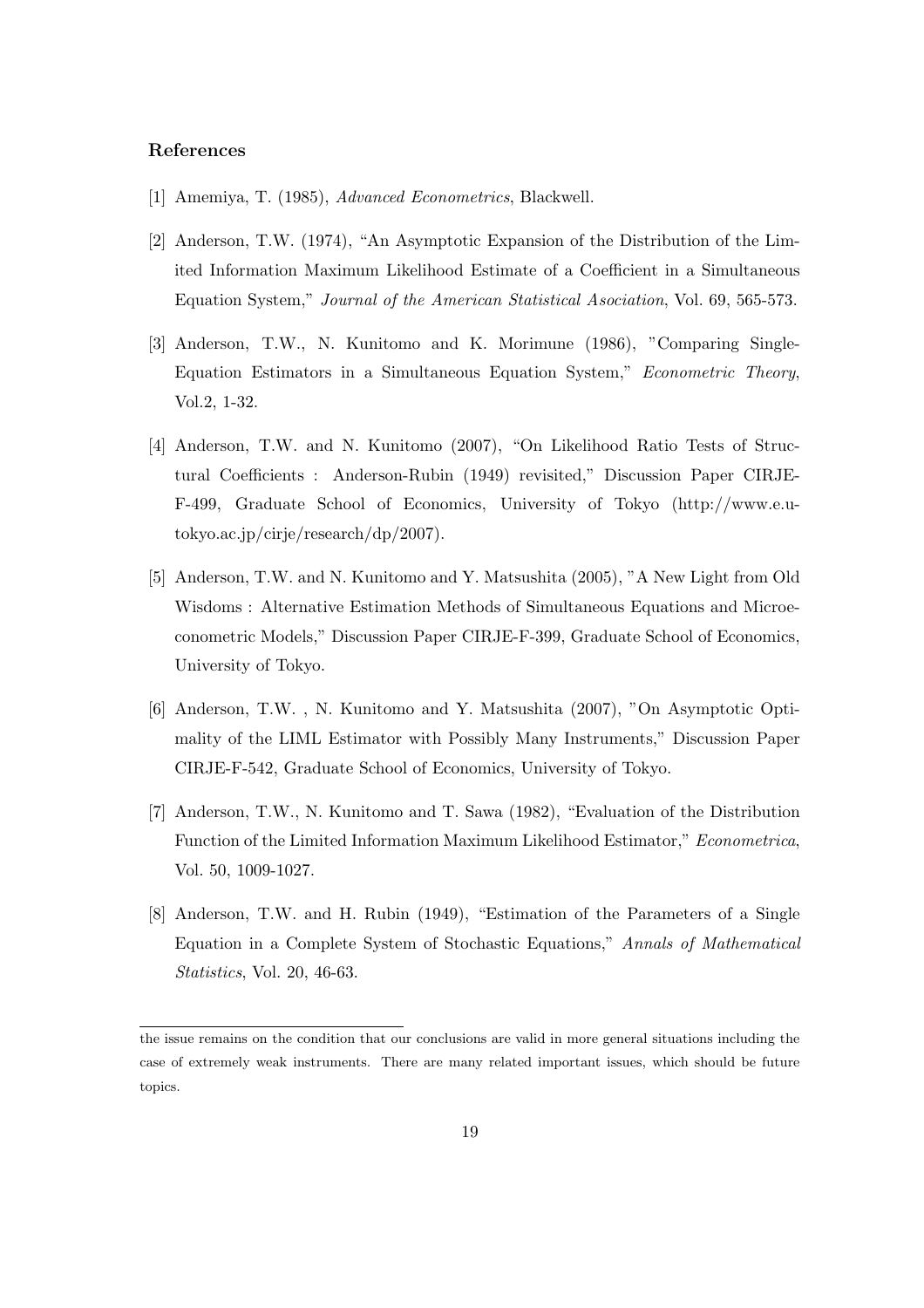- [9] Anderson, T.W. and H. Rubin (1950), "The Asymptotic Properties of Estimates of the Parameters of a Single Equation in a Complete System of Stochastic Equation," *Annals of Mathematical Statistics*, Vol. 21, 570-582.
- [10] Anderson, T.W. and T. Sawa (1973), "Distributions of Estimates of Coefficients of a Single Equation in a Simultaneous System and Their Asymptotic Expansion," *Econometrica*, Vol. 41, 683-714.
- [11] Anderson, T.W. and T. Sawa (1979), "Evaluation of the Distribution Function of the Two-Stage Least Squares Estimate," *Econometrica*, Vol. 47, 163-182.
- [12] Angrist, J. D. and A. Krueger (1991), "Does Compulsory School Attendance Affect Schooling and Earnings," *Quarterly Journal of Economics*, Vol. 106, 979-1014.
- [13] Bekker, P.A. (1994), "Alternative Approximations to the Distributions of Instrumental Variables Estimators," *Econometrica*, Vol. 63, 657-681.
- [14] Bound, J., D.A. Jaeger and R.M. Baker (1995), "Problems with Instrumental Variables Estimation when the Correlation between the Instruments and the Endogenous Explanatory Variables is Weak," *Journal of the American Statistical Association*, Vol. 90, 443-450.
- [15] Chao, J. and N. Swanson (2005), "Consistent Estimation with a Large Number of Weak Instruments," *Econometrica*, Vol. 73, 1673-1692.
- [16] Davidson, R. and J. G. MacKinnon (1993), *Estimation and Inference in Econometrics*, Oxford University Press.
- [17] Fujikoshi, Y., K. Morimune, N. Kunitomo and M. Taniguchi (1982), "Asymptotic Expansions of the Distributions of the Estimates of Coefficients in a Simultaneous Equation System," *Journal of Econometrics*, Vol. 18, 2, 191-205.
- [18] Hansen, L. (1982), "Large Sample Properties of Generalized Method of Moments Estimators," *Econometrica*, Vol. 50, 1029-1054.
- [19] Hayashi, F. (2000), *Econometrics*, Princeton University Press.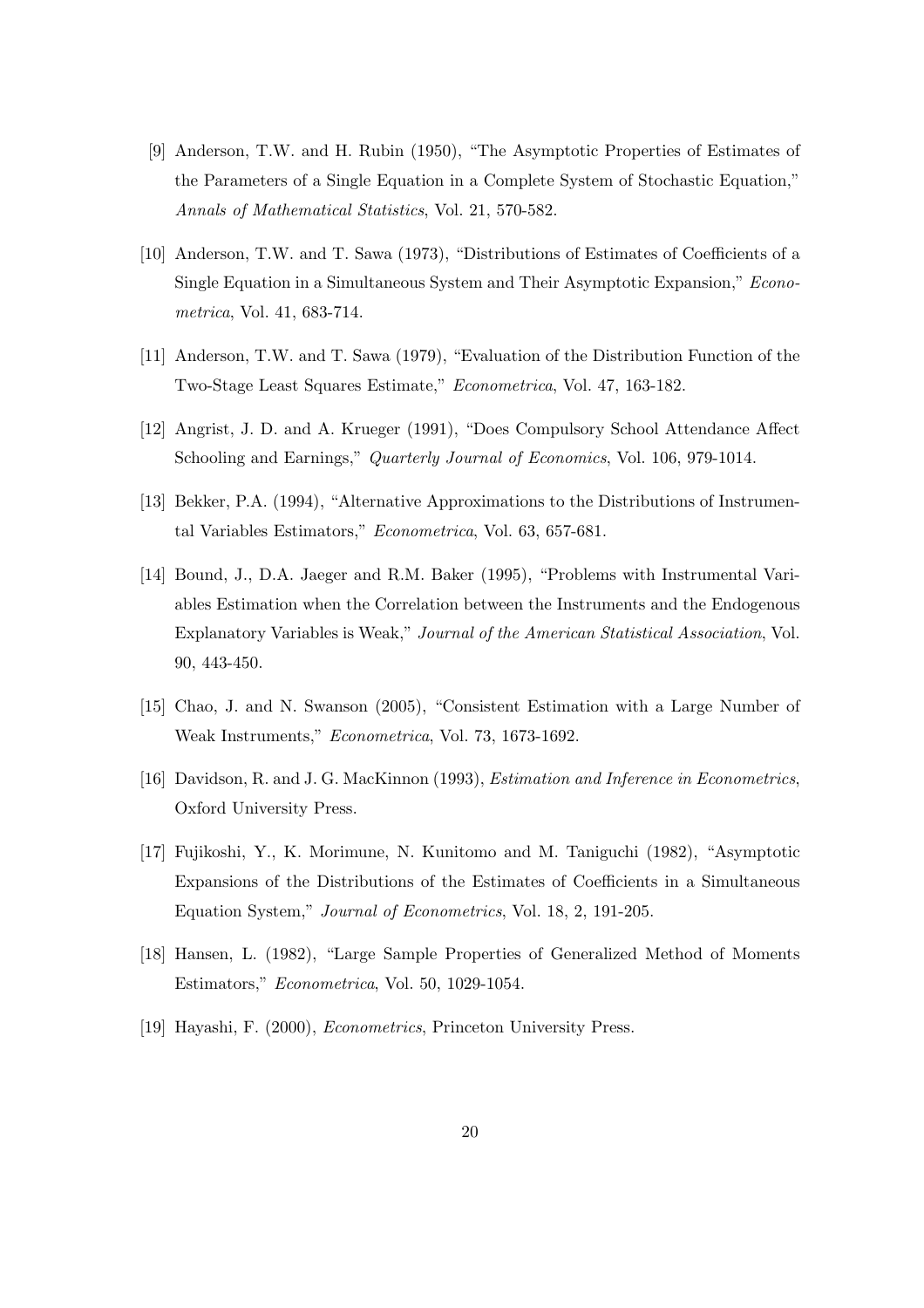- [20] Guggenberger, P. (2005), "Finite-Sample Evidence Suggesting a heavy Tail Problem of the Generalized Empirical Likelihhood Estimator," Unpublished Manuscript, Department of Economics, UCLA.
- [21] Kunitomo, N. (1980), "Asymptotic Expansions of Distributions of Estimators in a Linear Functional Relationship and Simultaneous Equations," *Journal of the American Statistical Association*, Vol.75, 693-700.
- [22] Kunitomo, N. (1982), "Asymptotic Efficiency and Higher Order Efficiency of the Limited Information Maximum Likelihood Estimator in Large Economertric Models," Technical Report No. 365, Institute for Mathmeatical Studies in the Social Sciences, Stanford University.
- [23] Kunitomo, N. (1987), "A Third Order Optimum Properties of the ML Estimator in a Linear Functional Relationship Model and Simultaneous Equation System in Econometrics," *Annals of the Institute of Statistical Mathematics*, Vol.39, 575-591.
- [24] Kunitomo, N. (2008), "Improving the LIML estimation with many instruments and Persistent Heteroscedasticities," Discussion Paper CIRJE-F-576, Graduate School of Economics, University of Tokyo.
- [25] Kunitomo, N. and Matsushita, Y. (2006) , "Asymptotic Expansions of the Distributions of Semi-Parametric Estimators in a Linear Simultaneous Equations System," Discussion Paper CIRJE-F-237, Graduate School of Economics, University of Tokyo. Revised.
- [26] Mariano, R.S. (1982), "Analytical Small-Sample Distribution Theory in Econometrics: The Simultaneous Equations Case," *International Economic Review*, Vol. 23, 503-533.
- [27] Mariano, R.S. and Sawa, T. (1972), "The Exact Finite Sample Distribution of the Limited Information Maximum Likelihood Estimator in the Case of Two Included Endogenous Variables," *Journal of the American Statistical Association*, Vol. 67, 159- 163.
- [28] Matsushita, Y. (2006), "Estimation and Testing in a Structural Equation with Pos-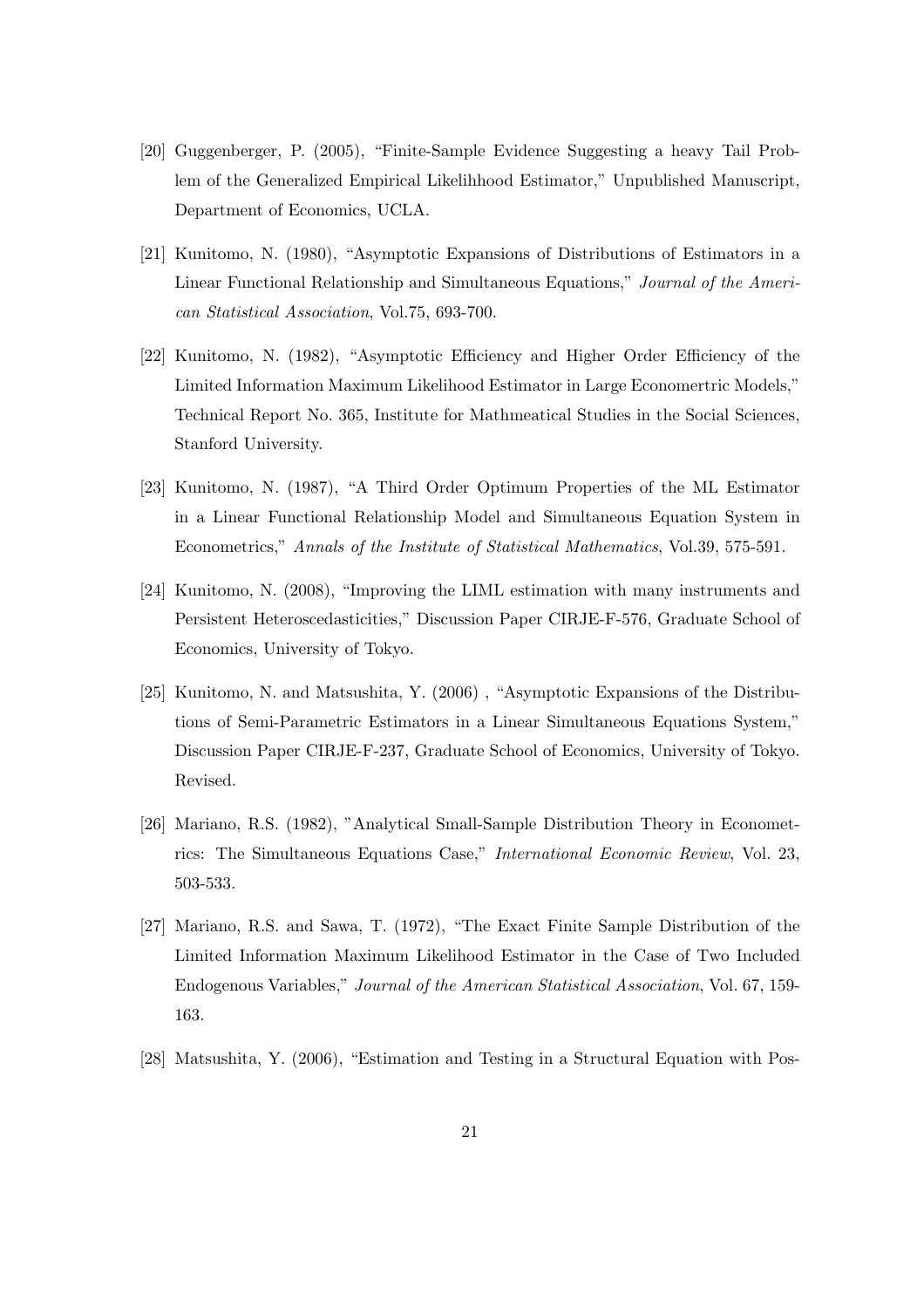sibly Many Instruments," Unpublished Ph.D. Dissertation, Graduate School of Economics, University of Tokyo.

- [29] McAleer, M. (2005), "Automated Inference and Learning in Modeling Financial Volatility," *Econometric Theory*, Vol. 21, 232-261.
- [30] Mittelhammer, R., G. Judge, and R. Schoenberg (2005), "Empirical Evidence Concerning the Finite Sample Performance of EL-Type Structural Equation Estimation and Inference Methods," in *Identification and Inference for Econometric Models*, Cambridge University Press, Andrews, D. and J. Stock ed., 285-305.
- [31] Morimune, K. (1983), "Approximate Distribiutions of k-class Estimators When the Degree of Overidentification is Large Compared With Sample Size," *Econometrica*, Vol.51-3, 821-841.
- [32] Morimune, K. (1985), *Estimation and Testing in Econometric Models*, Kyoritsu (in Japanese), Tokyo.
- [33] Morimune, K. (1989), "t Test in a Structural Equation," *Econometrica*, Vol.57-6, 1341-1360.
- [34] Newey, W. K. and R. Smith (2004), "Higher Order Properties of GMM and Generalized Empirical Likelihood Estimator," *Econometrica*, Vol. 72, 219-255.
- [35] Owen, A. B. (2001), *Empirical Likelihood*, Chapman and Hall.
- [36] Phillips, P.C.B. (1980), "The Exact Finite Sample Density of Instrumental Variables Estimators in an Equation with n+1 Endogenous Variables," *Econometrica*, Vol. 48, 861-878.
- [37] Qin, J. and Lawless, J. (1994), "Empirical Likelihood and General Estimating Equations," *The Annals of Statistics*, Vol. 22, 300-325.
- [38] Staiger, D. and Stock, J. (1997), "Instrumental Variables Regression with Weak Instruments," *Econometrica*, Vol. 65, 557-586.
- [39] Takeuchi, K. and Morimune, K. (1985), "Third Order Efficincy of the Extended Maximum Likelihood Estimator in a Simultaneous Equation System," *Econometrica*, Vol. 53, 177-200.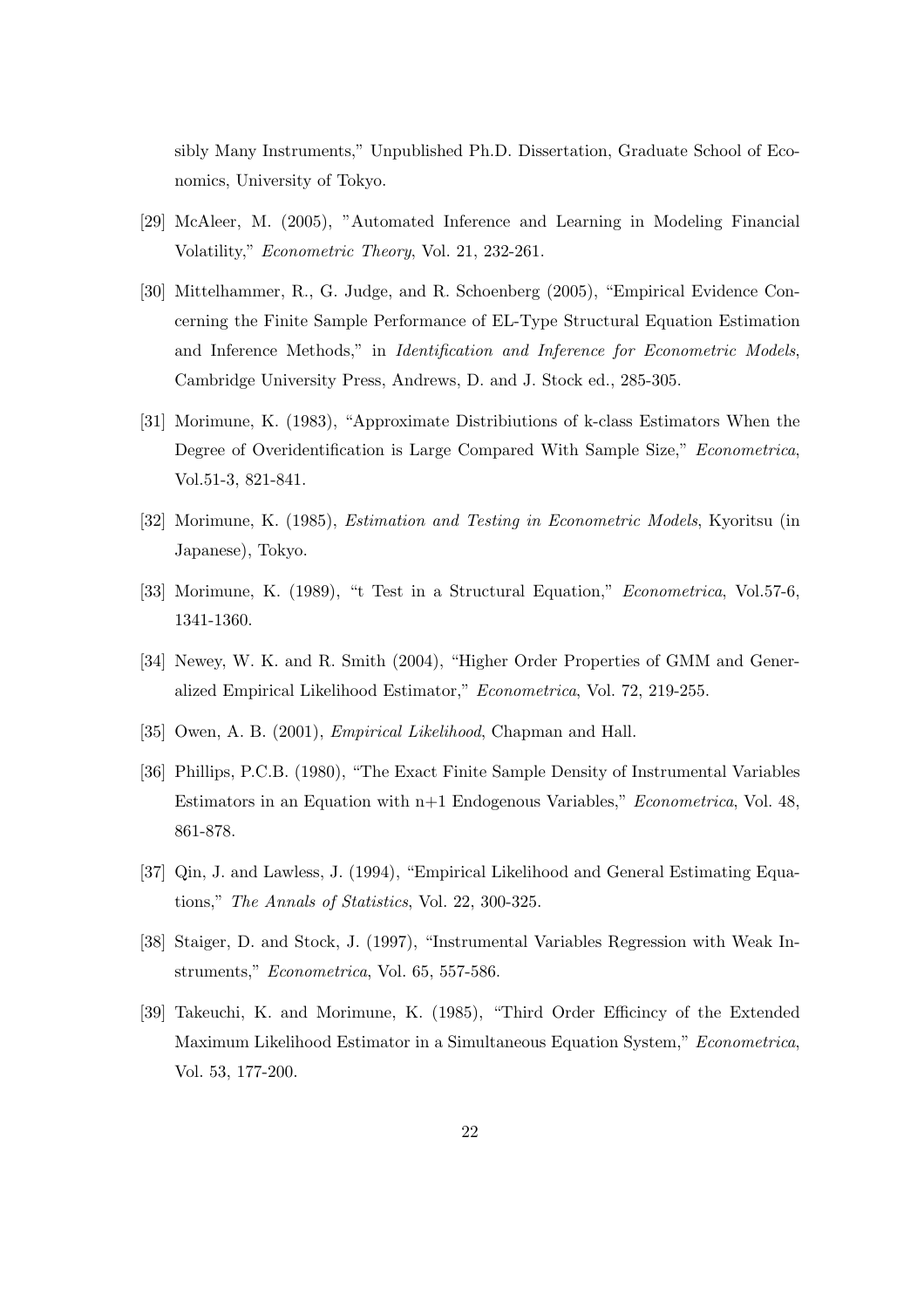## **APPENDIX : TABLES AND FIGURES**

#### **Notes on Tables**

In Tables 1A-9A the distributions are tabulated in the standardized terms, that is, of (3.1) or (3.5). The tables include three quartiles, the 5 and 95 percentiles and the interquartile range of the distribution for each case. Since the limiting distributions of (3.1) or (3.5) for the MEL and GMM estimators in the standard large sample asymptotic theory are  $N(0,1)$  as  $n \to \infty$ , we added the standard normal case as the bench mark. In Table 1B we also give the normal approximations based on the large-*K*<sup>2</sup> theory and the approximations based on the asymptotic expansions.

#### **Notes on Figures**

In Figures the cdf's of the LIML, MEL and GMM estimators are shown in the standardized terms, that is, of (3.1) or (3.5) in linear models. (The cdf of the TSLS estimator is quite similar to that of the GMM estimator in all cases and it was omitted in many cases.) Figure 1A with  $G_2 = 2$  gives two marginal distributions in  $(3.1)$  or  $(3.5)$  and other figures are with  $G_2 = 1$ . The dotted lines were used for the distributions of the GMM estimator. For the comparative purpose we give the standard normal distribution as the bench mark for each case. In Figures 2B-3B we also give the normal approximations based on the large-*K*<sup>2</sup> theory and the approximations based on the asymptotic expansions. We have used the similar method for heteroscedastic cases and nonlinear cases.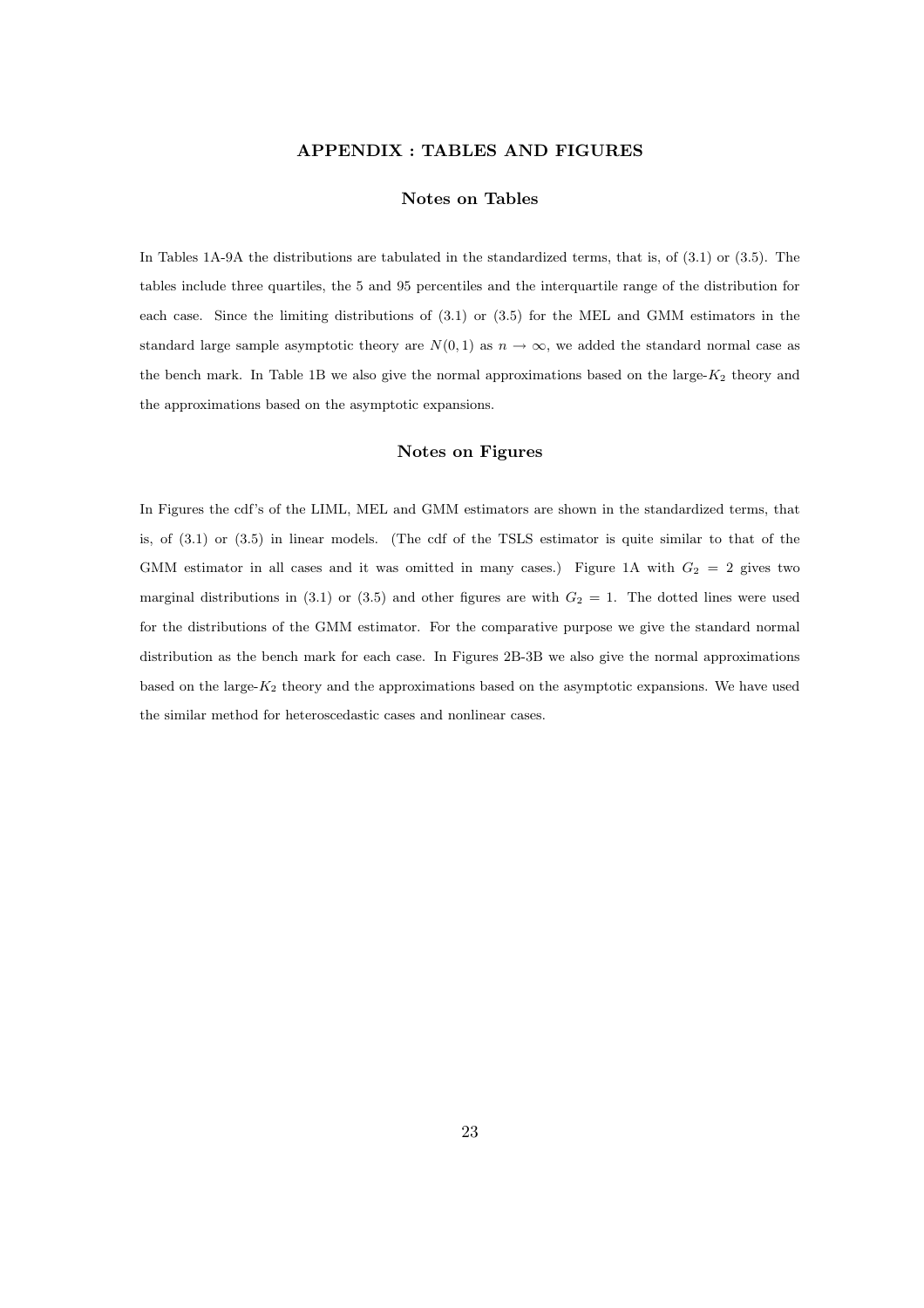Table 1A:  $n - K = 30, K_2 = 3, \alpha = 1$ 

|           |            |         | $-0.0220$ $-0.000$ |         | $\sim$ $\sim$ $\sim$ $\sim$ $\sim$ | $\sim$ . $\sim$           |          |             |          |  |
|-----------|------------|---------|--------------------|---------|------------------------------------|---------------------------|----------|-------------|----------|--|
|           |            |         |                    | $=$ 30  |                                    | $\overline{\delta^2=100}$ |          |             |          |  |
|           | normal     | LIML    | MEL                | TSLS    | GMM                                | LIML                      | MEL      | <b>TSLS</b> | GMM      |  |
| $\rm X05$ | $-1.65$    | $-1.40$ | $-1.52$            | $-1.55$ | $-1.64$                            | $-1.47$                   | $-1.54$  | $-1.59$     | $-1.63$  |  |
| L.QT      | $-0.67$    | $-0.64$ | $-0.66$            | $-0.83$ | $-0.85$                            | $-0.65$                   | $-0.67$  | $-0.77$     | $-0.79$  |  |
| MEDN      |            | 0.00    | $-0.01$            | $-0.24$ | $-0.26$                            | 0.00                      | 0.01     | $-0.14$     | $-0.14$  |  |
| U.QT      | $\rm 0.67$ | 0.76    | 0.80               | 0.44    | 0.47                               | 0.71                      | 0.75     | 0.55        | 0.57     |  |
| X95       | $1.65\,$   | 2.14    | 2.37               | 1.64    | $1.66\,$                           | 1.90                      | $1.98\,$ | 1.71        | 1.74     |  |
| IQR       | $1.35\,$   | 1.40    | 1.46               | 1.27    | $1.31\,$                           | $1.36\,$                  | 1.42     | 1.32        | $1.36\,$ |  |

| Table 2A: $n - K = 100, K_2 = 10, \alpha = 1$ |          |         |                            |             |                  |         |          |             |            |  |  |  |
|-----------------------------------------------|----------|---------|----------------------------|-------------|------------------|---------|----------|-------------|------------|--|--|--|
|                                               |          |         | $\overline{\delta^2} = 50$ |             | $\delta^2 = 100$ |         |          |             |            |  |  |  |
|                                               | normal   | LIML    | MEL                        | <b>TSLS</b> | <b>GMM</b>       | LIML    | MEL      | <b>TSLS</b> | <b>GMM</b> |  |  |  |
| X05                                           | $-1.65$  | $-1.49$ | $-1.68$                    | $-1.98$     | $-2.09$          | $-1.54$ | $-1.61$  | $-1.97$     | $-2.04$    |  |  |  |
| L.QT                                          | $-0.67$  | $-0.66$ | $-0.74$                    | $-1.31$     | $-1.33$          | $-0.66$ | $-0.72$  | $-1.17$     | $-1.22$    |  |  |  |
| MEDN                                          |          | 0.00    | 0.01                       | $-0.77$     | $-0.77$          | 0.00    | $-0.01$  | $-0.59$     | $-0.61$    |  |  |  |
| U.QT                                          | 0.67     | 0.76    | 0.83                       | $-0.18$     | $-0.15$          | 0.73    | 0.81     | 0.05        | 0.08       |  |  |  |
| X95                                           | $1.65\,$ | 2.11    | 2.35                       | 0.76        | 0.89             | 1.90    | 2.11     | 1.06        | 1.18       |  |  |  |
| IQR                                           | $1.35\,$ | 1.42    | 1.57                       | 1.12        | 1.19             | 1.39    | $1.53\,$ | 1.22        | 1.30       |  |  |  |

| Table 3A: $n - K = 300, K_2 = 30, \alpha = 1$ |          |         |                 |             |                             |         |         |             |         |  |  |  |
|-----------------------------------------------|----------|---------|-----------------|-------------|-----------------------------|---------|---------|-------------|---------|--|--|--|
|                                               |          |         | $\delta^2 = 50$ |             | $\overline{\delta^2} = 100$ |         |         |             |         |  |  |  |
|                                               | normal   | LIML    | MEL             | <b>TSLS</b> | <b>GMM</b>                  | LIMI    | MEL     | <b>TSLS</b> | GMM     |  |  |  |
| X05                                           | $-1.65$  | $-1.63$ | $-1.82$         | $-2.88$     | $-2.95$                     | $-1.56$ | $-1.77$ | $-2.76$     | -2.87   |  |  |  |
| L.QT                                          | $-0.67$  | $-0.75$ | $-0.79$         | $-2.28$     | $-2.30$                     | $-0.69$ | $-0.75$ | $-2.10$     | $-2.14$ |  |  |  |
| <b>MEDN</b>                                   | $\theta$ | 0.00    | 0.02            | $-1.85$     | $-1.85$                     | 0.00    | 0.02    | $-1.60$     | $-1.59$ |  |  |  |
| U.QT                                          | 0.67     | 0.85    | 0.97            | $-1.40$     | $-1.37$                     | 0.77    | 0.86    | $-1.07$     | $-1.02$ |  |  |  |
| X95                                           | $1.65\,$ | 2.48    | 2.94            | $-0.67$     | $-0.60$                     | 2.08    | 2.38    | $-0.21$     | $-0.12$ |  |  |  |
| IQR                                           | $1.35\,$ | 1.60    | 1.76            | 0.88        | 0.94                        | 1.46    | 1.61    | $1.03\,$    | 1.11    |  |  |  |

Table 4A:  $n - K = 100, K_2 = 10, \alpha = 1, \delta^2 = 50$ <br>*n* =  $\sqrt{2(3)}$  3)/ $\sqrt{6}$ 

|           |          |         | $u_i = -(\chi^2(3))$ |             |            | $u_i = t(5)$ |          |         |            |  |
|-----------|----------|---------|----------------------|-------------|------------|--------------|----------|---------|------------|--|
|           | normal   | LIML    | MEL                  | <b>TSLS</b> | <b>GMM</b> | LIML         | MEL      | TSLS    | <b>GMM</b> |  |
| $\rm X05$ | $-1.65$  | $-1.52$ | $-1.53$              | $-2.06$     | $-1.96$    | $-1.51$      | $-1.55$  | $-2.02$ | $-1.97$    |  |
| L.QT      | $-0.67$  | $-0.67$ | $-0.67$              | $-1.32$     | $-1.24$    | $-0.62$      | $-0.67$  | $-1.28$ | $-1.22$    |  |
| MEDN      |          | $-0.01$ | $-0.01$              | $-0.77$     | $-0.69$    | 0.02         | 0.01     | $-0.75$ | $-0.69$    |  |
| U.QT      | 0.67     | 0.75    | 0.76                 | $-0.17$     | $-0.09$    | 0.77         | 0.83     | $-0.18$ | $-0.12$    |  |
| X95       | $1.65\,$ | 2.17    | 2.24                 | 0.78        | 0.82       | 2.12         | 2.33     | 0.78    | 0.86       |  |
| IQR       | $1.35\,$ | 1.42    | 1.43                 | 1.14        | 1.15       | 1.39         | $1.50\,$ | 1.10    | 1.10       |  |

Table 5A:  $\alpha = 1, \delta^2 = 100, u_i = ||Z_i|| \epsilon_i$ 

|      |          |          |         |                       |         | $\mathbf{v}$    $\mathbf{v}$ |          |             |            |  |
|------|----------|----------|---------|-----------------------|---------|------------------------------|----------|-------------|------------|--|
|      |          |          |         | $n - K = 30, K_2 = 3$ |         | $n-K = 100, K_2 = 10$        |          |             |            |  |
|      | normal   | LIML     | MEL     | <b>TSLS</b>           | GMM     | LIML                         | MEL      | <b>TSLS</b> | <b>GMM</b> |  |
| X05  | $-1.65$  | $-1.39$  | $-1.51$ | $-1.52$               | $-1.57$ | $-1.52$                      | $-1.64$  | $-1.96$     | $-2.03$    |  |
| L.QT | $-0.67$  | $-0.60$  | $-0.66$ | $-0.73$               | $-0.78$ | $-0.67$                      | $-0.70$  | $-1.20$     | $-1.22$    |  |
| MEDN | $\theta$ | 0.02     | $-0.02$ | $-0.14$               | $-0.17$ | $-0.04$                      | 0.03     | $-0.65$     | $-0.60$    |  |
| U.QT | 0.67     | 0.70     | 0.71    | 0.52                  | 0.51    | 0.70                         | 0.83     | $-0.03$     | 0.07       |  |
| X95  | $1.65\,$ | $1.93\,$ | 2.05    | 1.62                  | 1.70    | 1.97                         | 2.20     | 1.03        | 1.09       |  |
| IQR  | $1.35\,$ | 1.29     | 1.36    | $1.25\,$              | 1.29    | 1.37                         | $1.53\,$ | 1.18        | 1.29       |  |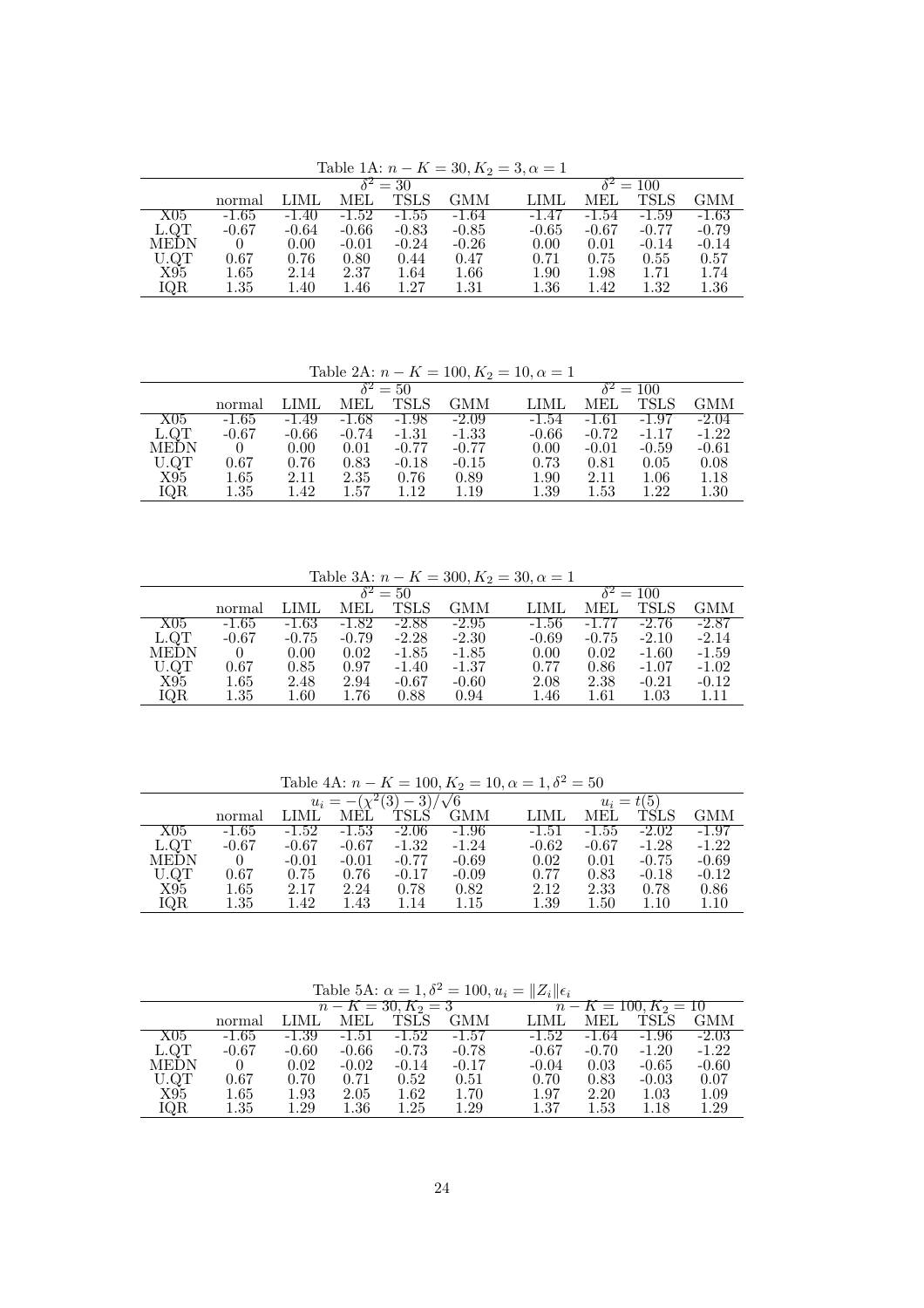Table 6A:  $n - K = 300, K_2 = 30, \alpha = 1, u_i = ||Z_i||\epsilon_i$ 

|      |          |         |         | $\overline{\delta^2} = 50$ |         | $\overline{\delta^2=100}$ |          |             |         |  |
|------|----------|---------|---------|----------------------------|---------|---------------------------|----------|-------------|---------|--|
|      | normal   | LIML    | MEL     | TSLS                       | GMM     | LIML                      | MEI.     | <b>TSLS</b> | GMM     |  |
| X05  | -1.65    | $-1.62$ | $-1.77$ | $-2.90$                    | $-2.97$ | $-1.56$                   | $-1.70$  | $-2.76$     | $-2.83$ |  |
| L.QT | $-0.67$  | $-0.72$ | $-0.77$ | $-2.30$                    | $-2.31$ | $-0.70$                   | $-0.74$  | $-2.14$     | $-2.14$ |  |
| MEDN |          | 0.02    | 0.03    | $-1.87$                    | $-1.86$ | 0.00                      | 0.01     | $-1.63$     | $-1.60$ |  |
| U.QT | 0.67     | 0.89    | 0.97    | $-1.43$                    | $-1.39$ | 0.79                      | 0.88     | $-1.10$     | $-1.05$ |  |
| X95  | $1.65\,$ | 2.55    | 2.97    | $-0.76$                    | $-0.68$ | 2.13                      | 2.34     | $-0.25$     | $-0.14$ |  |
| IQR  | $1.35\,$ | 1.61    | 1.73    | 0.87                       | 0.92    | 1.49                      | $1.61\,$ | $1.04\,$    | 1.09    |  |

Table 7A:  $n - K = 1000, K_2 = 100, \alpha = 1, \delta^2 = 100$ 

|             |          |         | $u_i = N(0, 1)$ |         |         |         |            |  |  |  |
|-------------|----------|---------|-----------------|---------|---------|---------|------------|--|--|--|
|             | normal   | LIML    | TSLS            | GMM     | LIML    |         | <b>GMM</b> |  |  |  |
| X05         | $-1.65$  | -1.82   | -4.46           | $-4.51$ | -1.84   | -4.44   | $-4.49$    |  |  |  |
| L.QT        | $-0.67$  | $-0.78$ | $-3.89$         | $-3.92$ | $-0.81$ | $-3.91$ | $-3.93$    |  |  |  |
| <b>MEDN</b> |          | 0.00    | $-3.53$         | $-3.53$ | 0.01    | $-3.54$ | $-3.53$    |  |  |  |
| U.QT        | 0.67     | 0.89    | $-3.14$         | $-3.12$ | 0.93    | $-3.17$ | $-3.12$    |  |  |  |
| X95         | $1.65\,$ | 2.39    | $-2.57$         | $-2.49$ | 2.51    | $-2.59$ | $-2.51$    |  |  |  |
| IQR         | $1.35\,$ | 1.67    | 0.75            | 0.80    | 1.74    | 0.75    | 0.81       |  |  |  |

Table 8A:  $n - K = 300, K_2 = 30, \delta^2 = 100$ 

|             |            |          |         | $\alpha = 0$ | $\alpha = h$ |         |         |         |         |
|-------------|------------|----------|---------|--------------|--------------|---------|---------|---------|---------|
|             | normal     | LIML     | MEL.    | <b>TSLS</b>  | <b>GMM</b>   | LIML    | MEL     | TSLS    | GMM     |
| X05         | $-1.65$    | $-1.90$  | $-2.16$ | $-1.44$      | $-1.53$      | $-1.43$ | $-1.52$ | $-3.14$ | $-3.24$ |
| L.QT        | $-0.67$    | $-0.78$  | $-0.90$ | $-0.60$      | $-0.66$      | $-0.64$ | $-0.69$ | $-2.63$ | $-2.65$ |
| <b>MEDN</b> |            | 0.00     | $-0.02$ | 0.00         | $-0.01$      | 0.00    | $-0.02$ | $-2.22$ | $-2.22$ |
| U.QT        | $\rm 0.67$ | 0.78     | 0.86    | 0.60         | 0.64         | 0.73    | 0.76    | $-1.77$ | $-1.73$ |
| X95         | $1.65\,$   | $1.93\,$ | 2.14    | 1.46         | $1.56\,$     | 1.98    | 2.14    | $-1.02$ | $-0.96$ |
| IQR         | $1.35\,$   | $1.56\,$ | 1.76    | $1.19\,$     | $1.30\,$     | 1.37    | 1.45    | 0.86    | 0.92    |

Table 9A:  $\alpha = 1$ <br>  $n - K = 100, K_2 = 3, \delta^2 = 5$ <br>
LIML MEL TSLS GMM  $n - K = 100, K_2 = 3, \delta^2 = 5$   $n - K = 100, K_2 = 10, \delta^2 = 10$ <br>normal LIML MEL TSLS GMM LIML MEL TSLS GMM X05 -1.65 -1.78 -1.84 -1.66 -1.68 -1.72 -2.16 -2.04 -2.09 L.QT -0.67 -0.70 -0.73 -0.95 -0.97 -0.77 -0.90 -1.47 -1.59 MEDN 0 -0.08 -0.10 -0.51 -0.52 -0.06 -0.14 -1.09 -1.08 U.QT 0.67 0.81 0.80 0.02 0.02 1.00 0.94 -0.68 -0.64 X95 1.65 4.37 4.71 1.16 1.22 4.45 4.40 0.02 0.11 IQR 1.35 1.51 1.53 0.97 0.99 1.77 1.84 0.79 0.85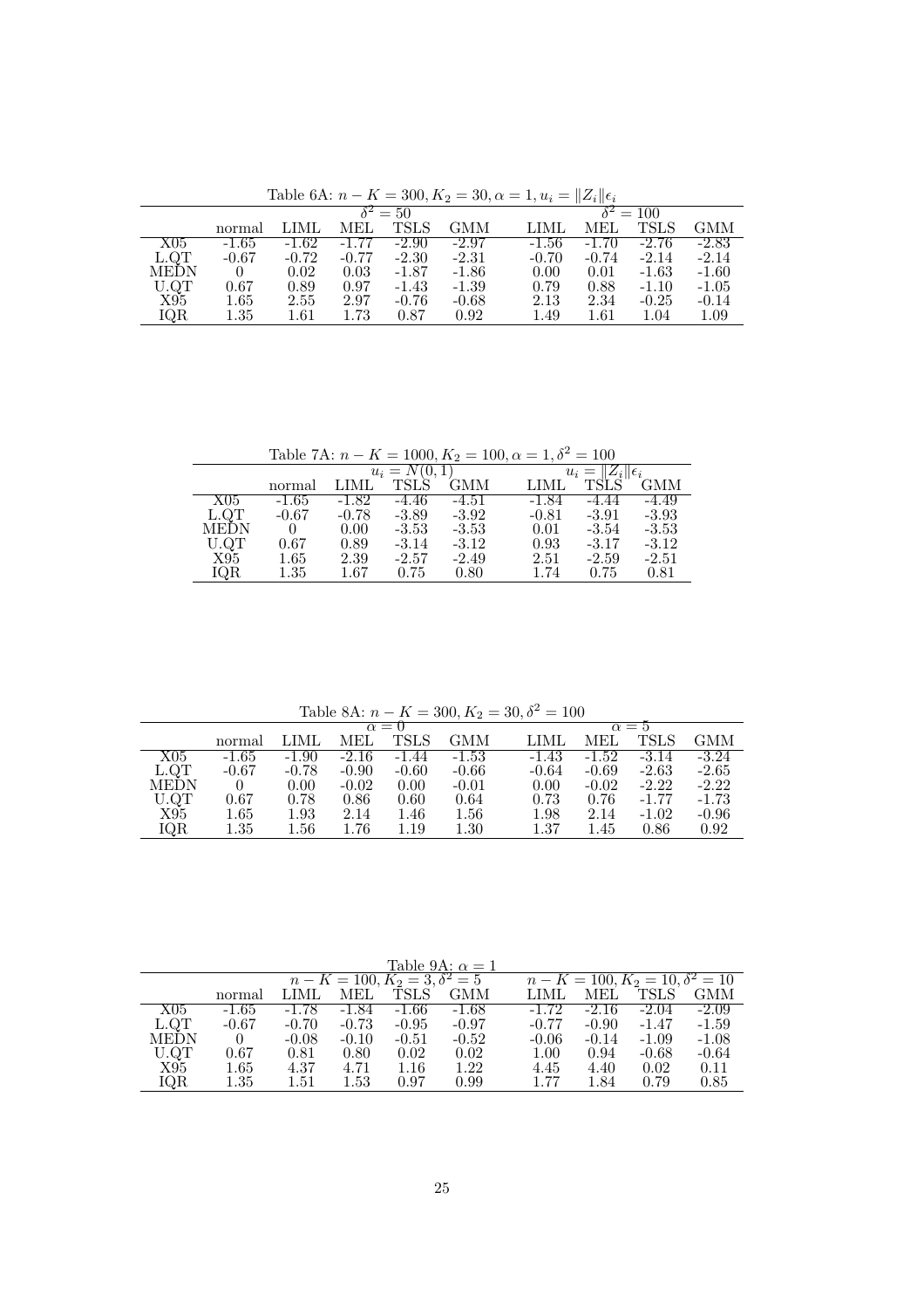

Figure 1A: CDF of Standardized estimators:  $n - K = 300, K_2 = 30, \alpha = (1, 1)^\prime, \Delta =$  $(100, 1.50; 1.50, 50), u_i \sim N(0, 1)$ 



Figure 2A:  $n - K = 30, K_2 = 3, \alpha = 1, \delta^2 = 30$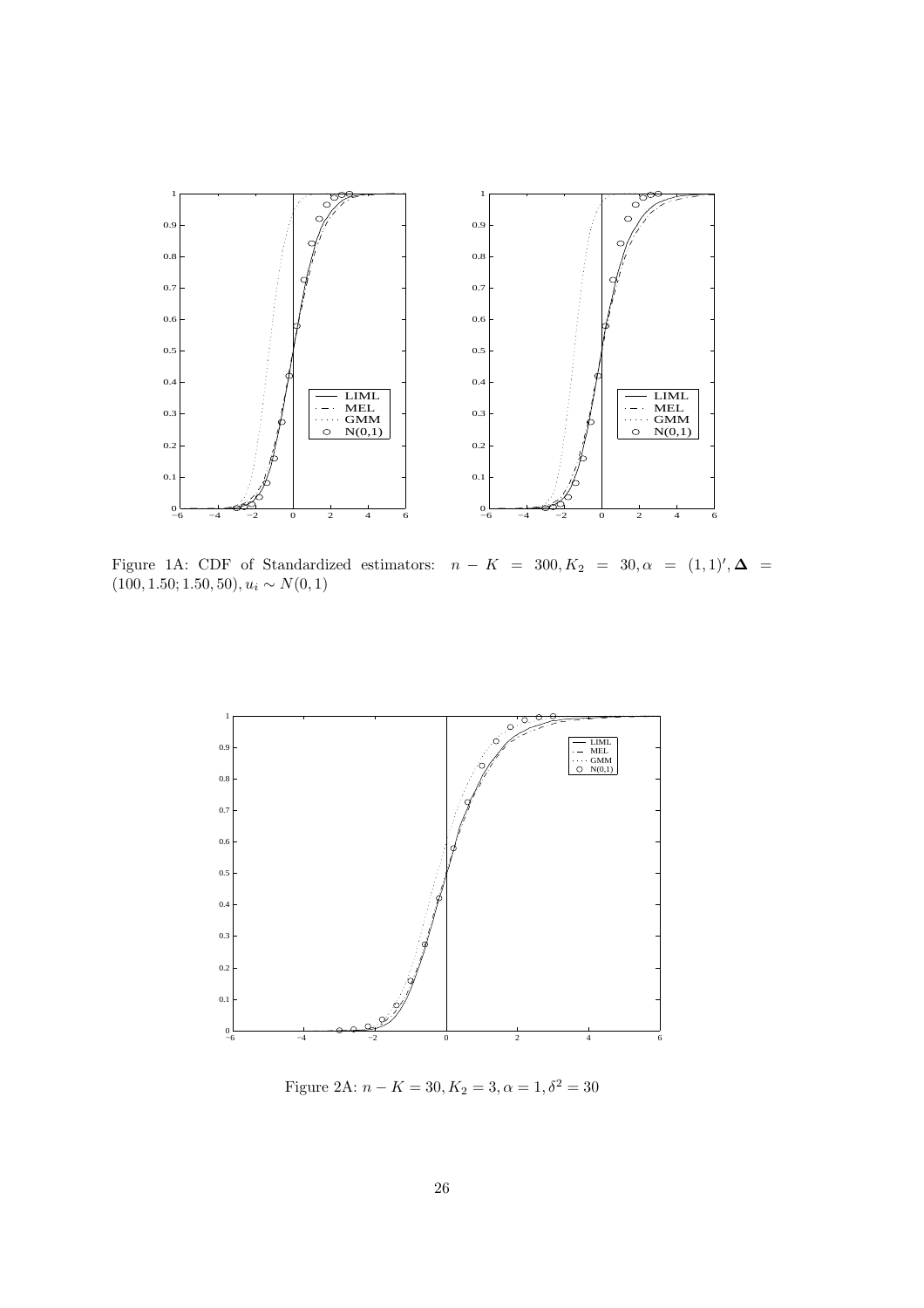

Figure 3A:  $n - K = 100, K_2 = 10, \alpha = 1, \delta^2 = 100$ 



Figure 4A:  $n - K = 300, K_2 = 30, \alpha = 1, \delta^2 = 100$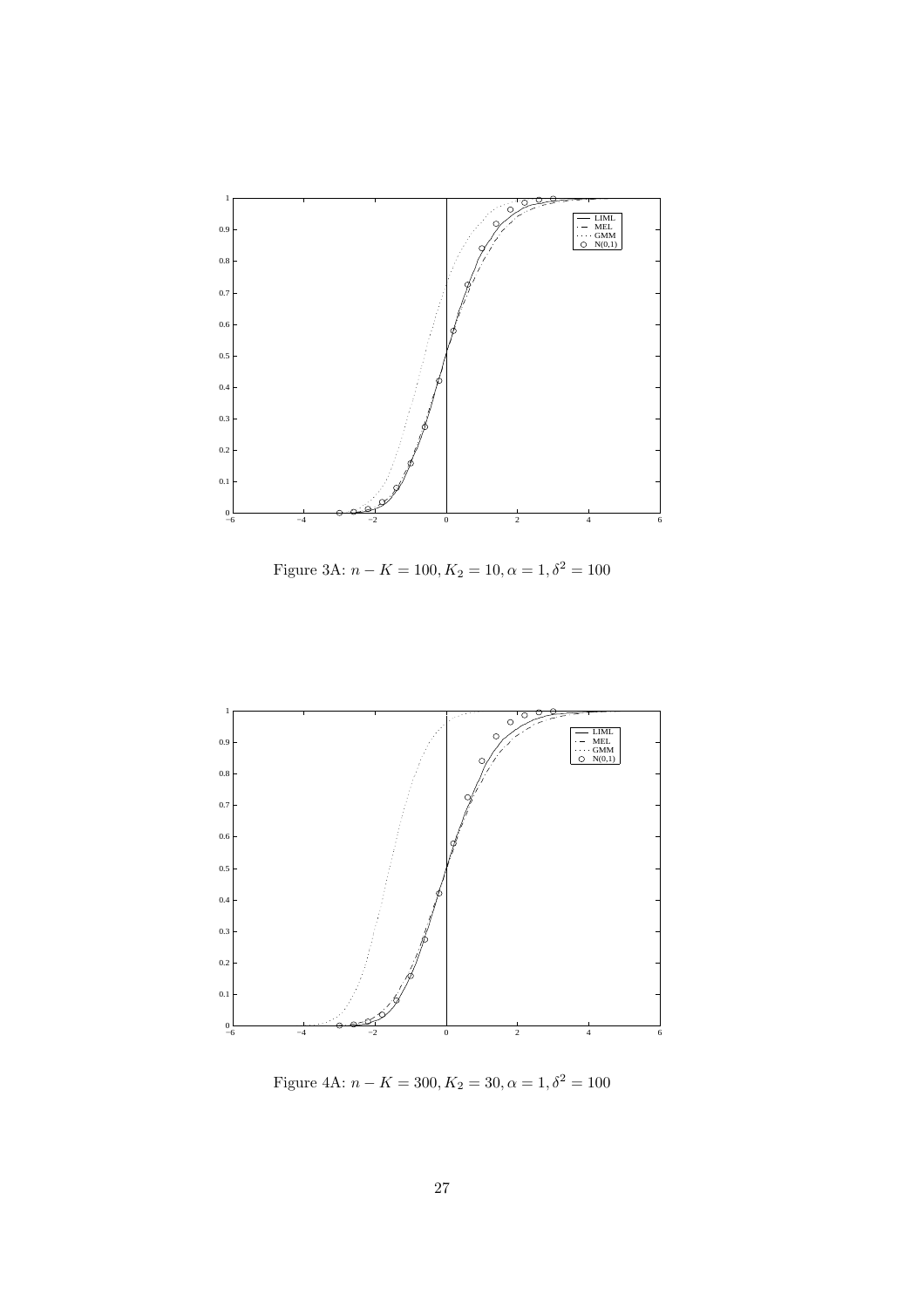

Figure 5A:  $n - K = 100, K_2 = 10, \alpha = 1, \delta^2 = 50, u_i = -\frac{\chi^2(3)-3}{\sqrt{6}}$ 



Figure 6A:  $n - K = 100, K_2 = 10, \alpha = 1, \delta^2 = 50, u_i = t(5)$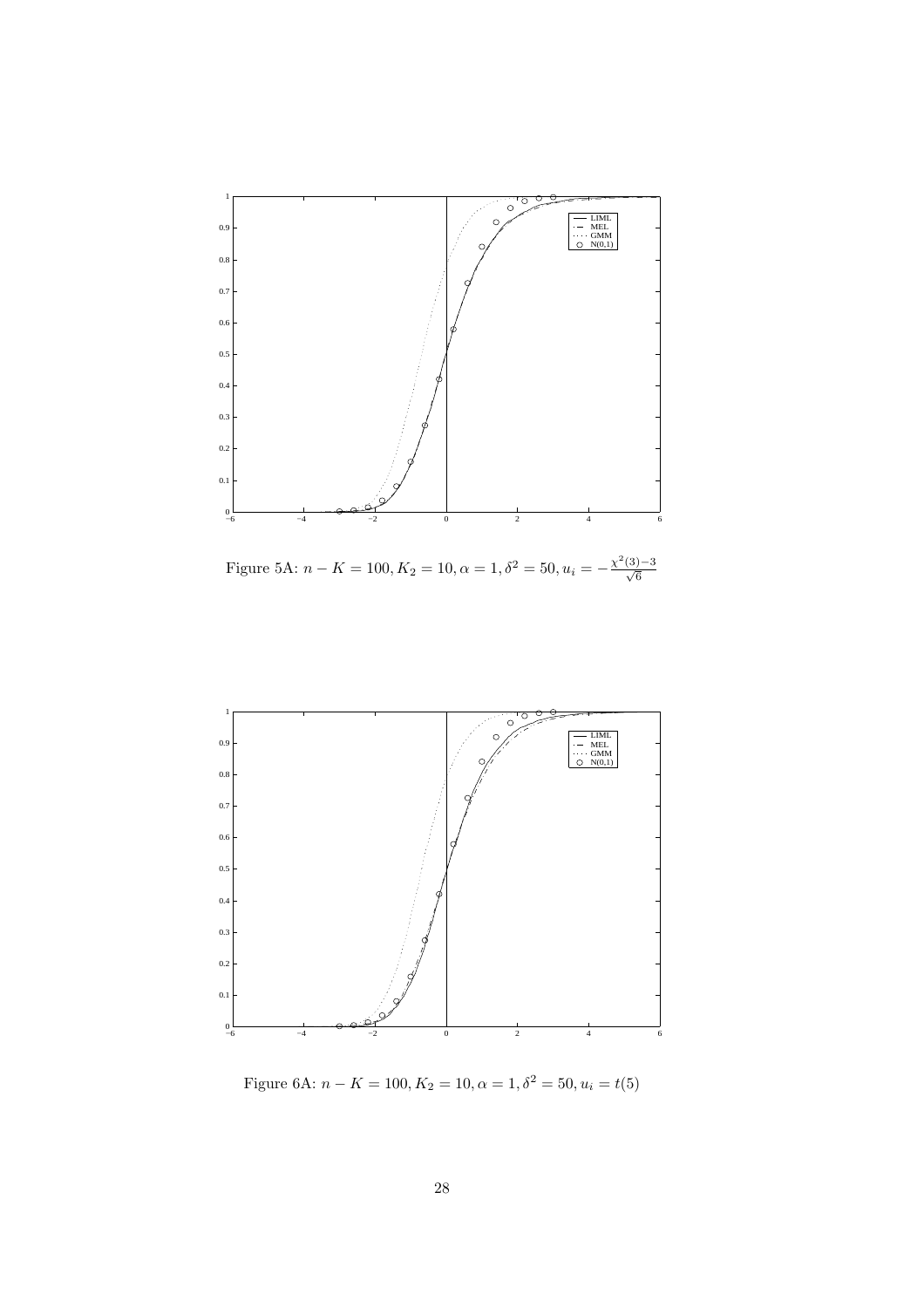

Figure 7A:  $n - K = 100, K_2 = 10, \alpha = 1, \delta^2 = 100, u_i = ||z_i|| \epsilon_i$ 



Figure 8A:  $n - K = 1000, K_2 = 100, \alpha = 1, \delta^2 = 100, u_i = ||z_i||\epsilon_i$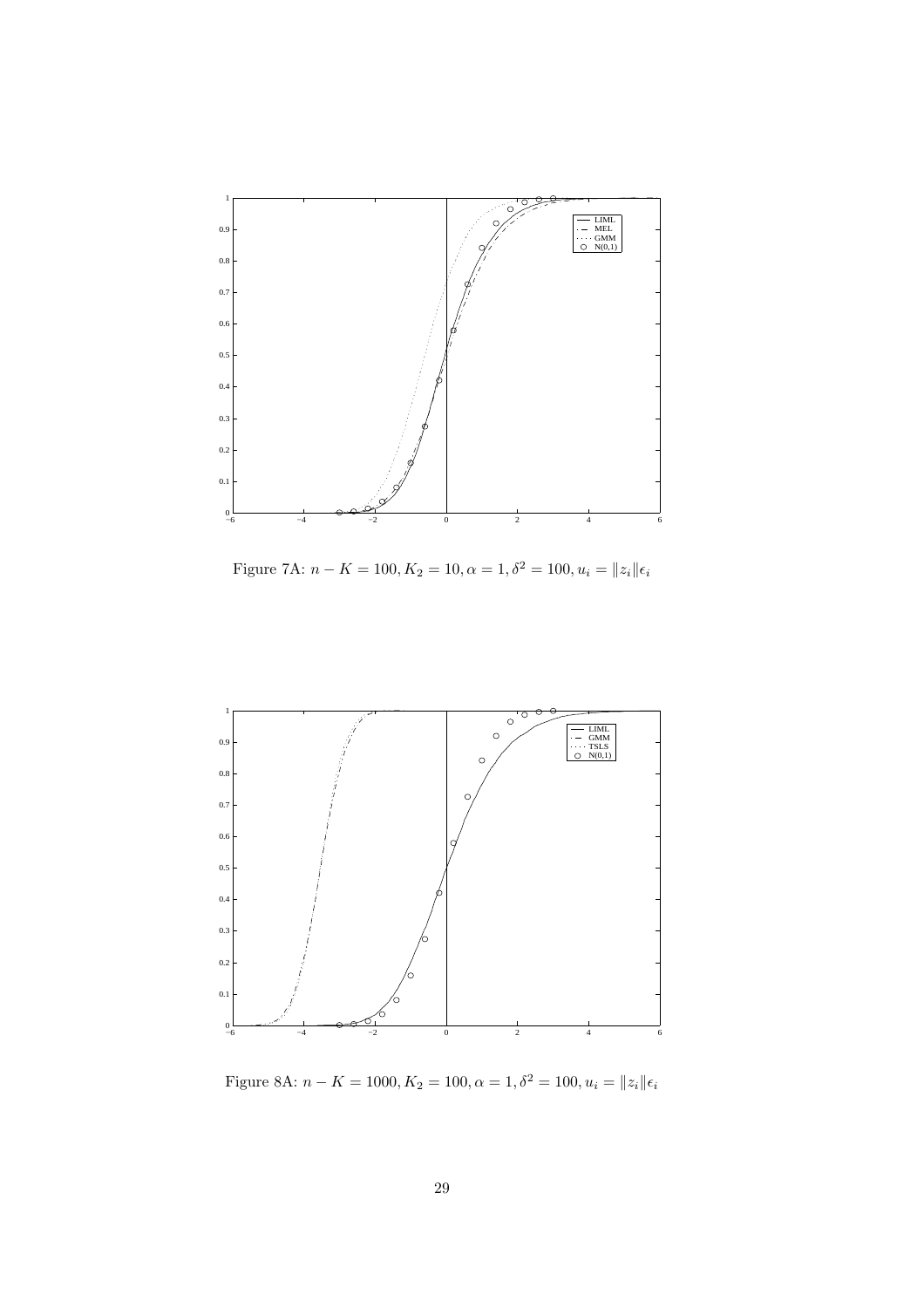

Figure 9A:  $n - K = 300, K_2 = 30, \alpha = 0, \delta^2 = 100$ 



Figure 10A: Nonlinear case I:  $n-K=100, K_2=10, \alpha=1, \delta^2=50$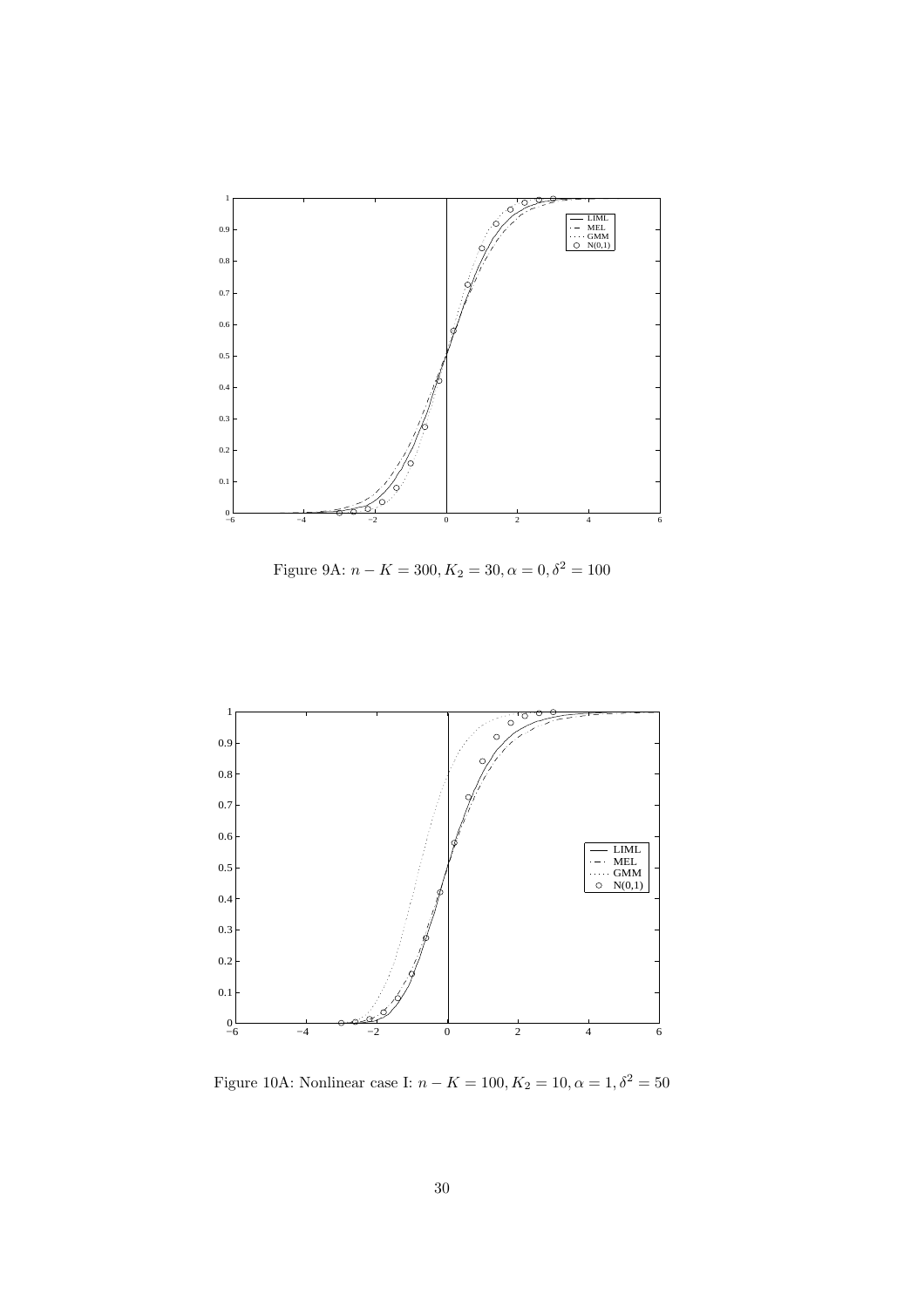

Figure 11A: Nonlinear case II:  $n - K = 100, K_2 = 10, \alpha = 1, \delta^2 = 50$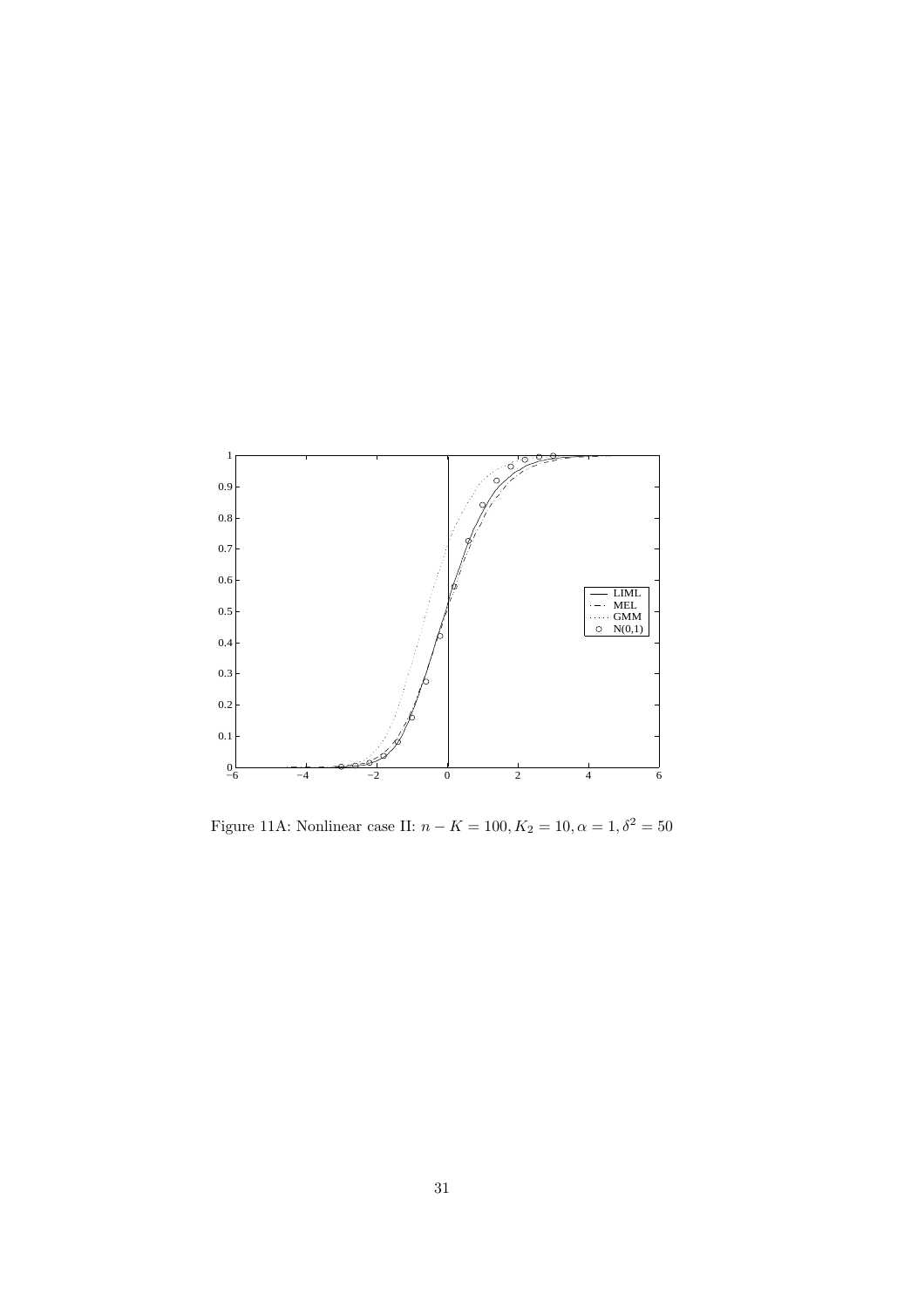|                  |         |         |         |         | $n - K = 300, K_2 = 30, \alpha = 1, \delta^2 = 50$ |                      |                 |
|------------------|---------|---------|---------|---------|----------------------------------------------------|----------------------|-----------------|
|                  | LIML    | MEL     | GMM     | N(0,1)  | $N(0, \tilde{h})$                                  | A.exp                | Difference      |
| X                |         |         |         |         | $(\text{large-}K_2)$                               | $(\text{large-}K_2)$ | ("A. exp".LIML) |
| $-3$             | 0.000   | 0.002   | 0.042   | 0.001   | 0.005                                              | 0.000                | 0.000           |
| $-2.5$           | 0.003   | 0.010   | 0.165   | 0.006   | 0.015                                              | 0.000                | $-0.003$        |
| $-2$             | 0.019   | 0.034   | 0.417   | 0.023   | 0.041                                              | 0.011                | $-0.008$        |
| $-1.4$           | 0.085   | 0.110   | 0.736   | 0.081   | 0.112                                              | 0.080                | $-0.005$        |
| $^{\rm -1}$      | 0.170   | 0.195   | 0.870   | 0.159   | 0.193                                              | 0.169                | $-0.001$        |
| $-0.8$           | 0.227   | 0.248   | 0.918   | 0.212   | 0.244                                              | 0.226                | $-0.001$        |
| $-0.6$           | 0.291   | 0.308   | 0.950   | 0.274   | 0.301                                              | 0.291                | $-0.001$        |
| $-0.4$           | 0.359   | 0.369   | 0.971   | 0.345   | 0.364                                              | 0.359                | 0.000           |
| $-0.2$           | 0.430   | 0.432   | 0.983   | 0.421   | 0.431                                              | 0.430                | 0.000           |
| $\theta$         | 0.500   | 0.494   | 0.991   | 0.500   | 0.500                                              | 0.500                | 0.000           |
| 0.2              | 0.567   | 0.556   | 0.996   | 0.579   | 0.569                                              | 0.568                | 0.001           |
| 0.4              | 0.630   | 0.616   | 0.998   | 0.655   | 0.636                                              | 0.631                | 0.000           |
| 0.6              | 0.687   | 0.670   | 1.000   | 0.726   | 0.699                                              | 0.688                | 0.001           |
| $0.\overline{8}$ | 0.739   | 0.718   | 1.000   | 0.788   | 0.756                                              | 0.739                | 0.000           |
| 1                | 0.783   | 0.756   | 1.000   | 0.841   | 0.807                                              | 0.783                | 0.000           |
| 1.4              | 0.852   | 0.822   | 1.000   | 0.919   | 0.888                                              | 0.855                | 0.003           |
| $\overline{2}$   | 0.920   | 0.895   | 1.000   | 0.977   | 0.959                                              | 0.928                | 0.008           |
| $\frac{2.5}{3}$  | 0.953   | 0.931   | 1.000   | 0.994   | 0.985                                              | 0.964                | 0.011           |
|                  | 0.972   | 0.953   | 1.000   | 0.999   | 0.995                                              | 0.985                | 0.013           |
| X05              | $-1.63$ | $-1.82$ | $-2.95$ | $-1.65$ | $-1.90$                                            | $-1.59$              | 0.04            |
| L.OT             | $-0.75$ | $-0.79$ | $-2.30$ | $-0.67$ | $-0.78$                                            | $-0.72$              | 0.03            |
| MEDN             | 0.00    | 0.02    | $-1.85$ | 0.00    | 0.00                                               | 0.00                 | 0.00            |
| U.QT             | 0.85    | 0.97    | $-1.37$ | 0.67    | 0.78                                               | 0.85                 | 0.00            |
| X95              | 2.48    | 2.94    | $-0.60$ | 1.65    | 1.90                                               | 2.27                 | $-0.21$         |
| IQR              | 1.60    | 1.76    | 0.93    | 1.35    | 1.56                                               | 1.57                 | $-0.03$         |
| See Section 4.2. |         |         |         |         |                                                    |                      |                 |

Table 1B:



Figure 1B:  $n - K = 100, K_2 = 10, \alpha = 1, \delta^2 = 100$